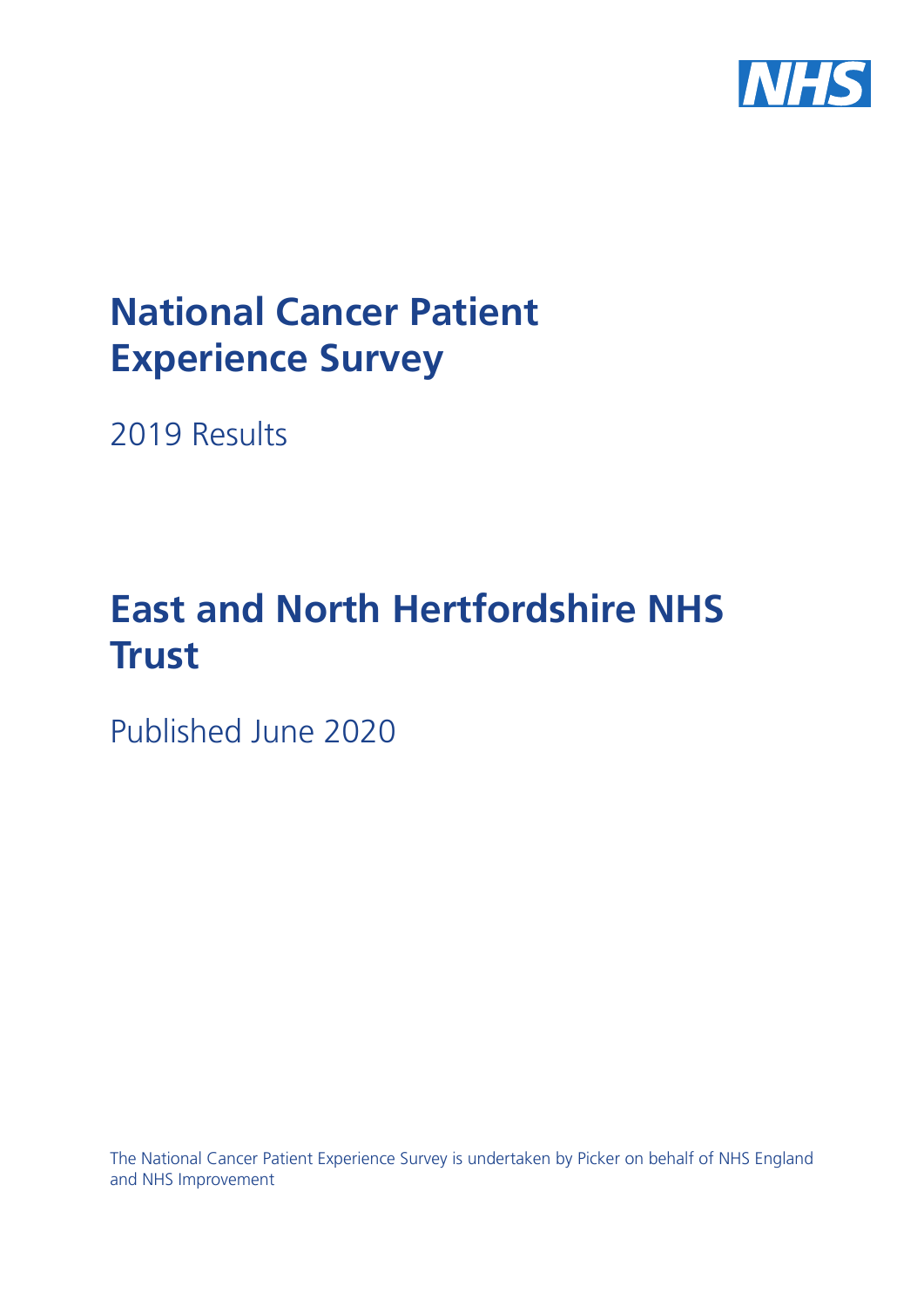# **Executive Summary** Case Mix Adjusted scores

#### **Cancer Dashboard Questions**

The following seven questions are included in phase 1 of the Cancer Dashboard developed by Public Health England and NHS England:

Q61. Patient's average rating of care scored from very poor to very good

| $\overline{0}$ | $\overline{2}$                                                | 3 | 4 | 5 | 6 | 7 | 8   | 9 | 10                                                                                            |
|----------------|---------------------------------------------------------------|---|---|---|---|---|-----|---|-----------------------------------------------------------------------------------------------|
|                |                                                               |   |   |   |   |   | 8.5 |   |                                                                                               |
|                |                                                               |   |   |   |   |   |     |   | Q18. Patient definitely involved as much as they wanted in decisions about care and treatment |
|                |                                                               |   |   |   |   |   |     |   | Q19. Patient given the name of a CNS who would support them through their treatment           |
| 80%            | Q20. Patient found it very or quite easy to contact their CNS |   |   |   |   |   |     |   |                                                                                               |
|                |                                                               |   |   |   |   |   |     |   | Q39. Patient always felt they were treated with respect and dignity while in hospital         |
|                | leaving hospital                                              |   |   |   |   |   |     |   | Q41. Hospital staff told patient who to contact if worried about condition or treatment after |
| 53%            | treatment                                                     |   |   |   |   |   |     |   | Q55. General practice staff definitely did everything they could to support patient during    |
|                |                                                               |   |   |   |   |   |     |   |                                                                                               |

#### **Questions Outside Expected Range**

|                                                                                                         |            | Case Mix Adjusted Scores   |                            |                   |
|---------------------------------------------------------------------------------------------------------|------------|----------------------------|----------------------------|-------------------|
|                                                                                                         | 2019 Score | Lower<br>Expected<br>Range | Upper<br>Expected<br>Range | National<br>Score |
| Q2. Patient thought they were seen as soon as necessary                                                 | 80%        | 82%                        | 86%                        | 84%               |
| Q7. Test results explained in completely understandable way                                             | 76%        | 77%                        | 82%                        | 80%               |
| Q10. Patient told they could bring a family member or friend when first told they had cancer            | 70%        | 73%                        | 81%                        | 77%               |
| Q11. Patient felt they were told sensitively that they had cancer                                       | 82%        | 84%                        | 88%                        | 86%               |
| Q12. Patient completely understood the explanation of what was wrong                                    | 70%        | 71%                        | 76%                        | 73%               |
| Q13. Patient given easy to understand written information about the type of cancer they<br>had          | 69%        | 72%                        | 77%                        | 74%               |
| Q14. Patient felt that treatment options were completely explained                                      | 78%        | 81%                        | 86%                        | 83%               |
| Q15. Patient felt possible side effects were definitely explained in an understandable way              | 68%        | 70%                        | 76%                        | 73%               |
| Q16. Patient definitely given practical advice and support in dealing with side effects of<br>treatment | 64%        | 64%                        | 71%                        | 67%               |
| Q17. Patient definitely told about side effects that could affect them in the future                    | 49%        | 54%                        | 60%                        | 57%               |
| Q18. Patient definitely involved as much as they wanted in decisions about care and<br>treatment        | 78%        | 78%                        | 84%                        | 81%               |
| Q20. Patient found it very or quite easy to contact their CNS                                           | 80%        | 81%                        | 89%                        | 85%               |
| Q21. Patient got understandable answers to important questions all or most of the time                  | 84%        | 85%                        | 90%                        | 87%               |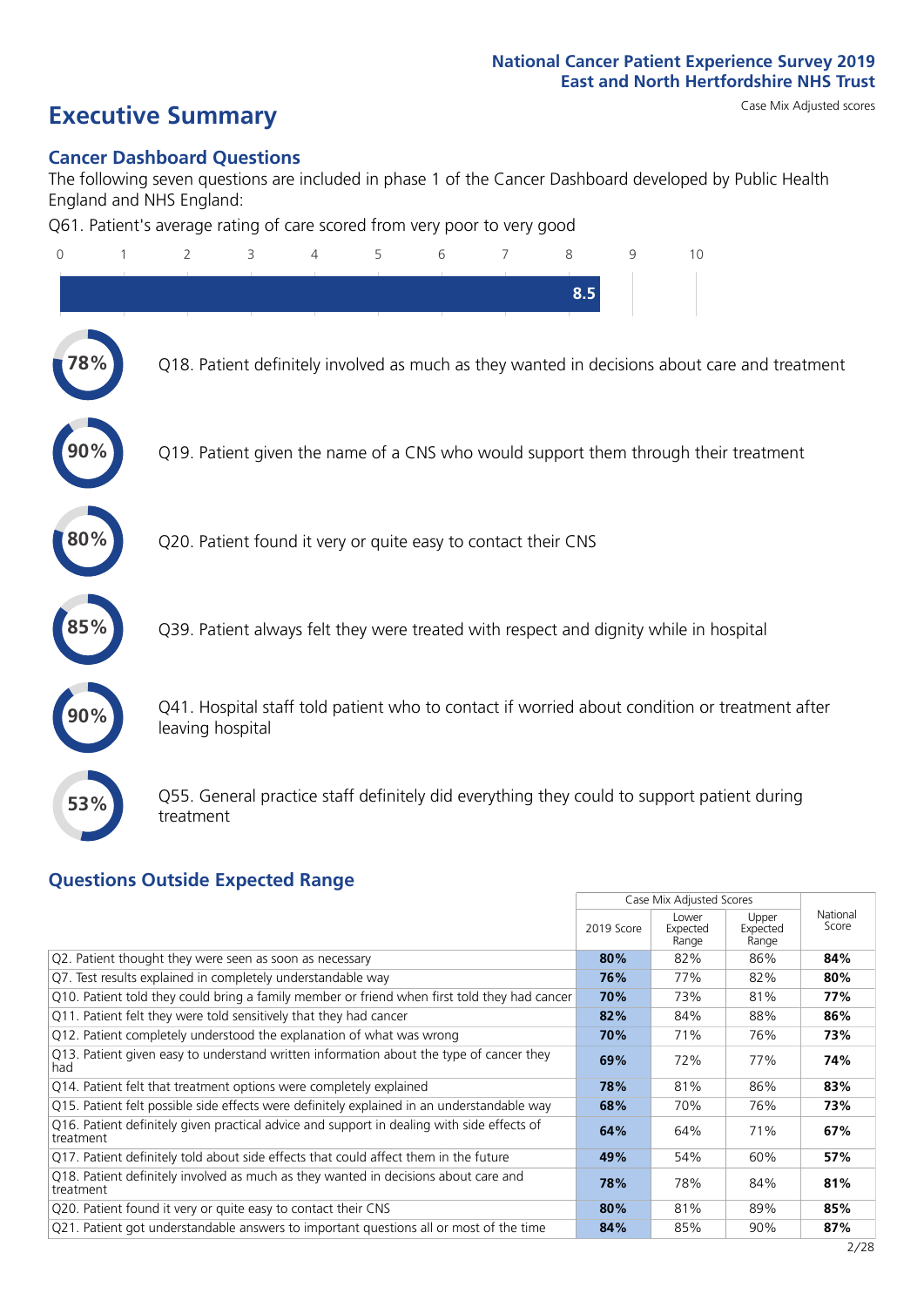|                                                                                                                       | Case Mix Adjusted Scores |                            |                            |                   |
|-----------------------------------------------------------------------------------------------------------------------|--------------------------|----------------------------|----------------------------|-------------------|
|                                                                                                                       | 2019 Score               | Lower<br>Expected<br>Range | Upper<br>Expected<br>Range | National<br>Score |
| Q22. Hospital staff gave information about support or self-help groups for people with<br>cancer                      | 83%                      | 85%                        | 91%                        | 88%               |
| Q23. Hospital staff discussed or gave information about the impact cancer could have on<br>day to day activities      | 81%                      | 81%                        | 87%                        | 84%               |
| Q30. Hospital staff didn't talk in front of patient as if patient wasn't there                                        | 77%                      | 80%                        | 87%                        | 84%               |
| Q32. Patient's family or someone close definitely felt able to talk to a doctor                                       | 67%                      | 68%                        | 77%                        | 72%               |
| Q36. Patient always given enough privacy when discussing condition or treatment                                       | 81%                      | 81%                        | 88%                        | 85%               |
| Q37. Patient definitely found hospital staff to discuss worries or fears during their inpatient<br>visit              | 43%                      | 46%                        | 57%                        | 52%               |
| Q40. Patient given clear written information about what should or should not do after<br>leaving hospital             | 82%                      | 82%                        | 90%                        | 86%               |
| Q41. Hospital staff told patient who to contact if worried about condition or treatment after<br>leaving hospital     | 90%                      | 92%                        | 96%                        | 94%               |
| Q43. Patient definitely found hospital staff to discuss worries or fears during their outpatient<br>or day case visit | 61%                      | 67%                        | 74%                        | 71%               |
| Q44. Cancer doctor had the right documents at patient's last outpatient appointment                                   | 94%                      | 95%                        | 97%                        | 96%               |
| Q46. Beforehand patient completely had all information needed about radiotherapy<br>treatment                         | 79%                      | 83%                        | 90%                        | 86%               |
| Q47. Patient completely given understandable information about whether radiotherapy was<br>working                    | 50%                      | 54%                        | 66%                        | 60%               |
| Q49. Beforehand patient completely had all information needed about chemotherapy<br>treatment                         | 77%                      | 81%                        | 87%                        | 84%               |
| Q50. Patient given enough information about whether chemotherapy was working in a<br>completely understandable way    | 60%                      | 64%                        | 72%                        | 68%               |
| Q51. Hospital staff definitely gave family or someone close all the information needed to<br>help care at home        | 53%                      | 56%                        | 63%                        | 60%               |
| Q52. Patient definitely given enough support from health or social services during treatment                          | 44%                      | 45%                        | 59%                        | 52%               |
| Q53. Patient definitely given enough support from health or social services after treatment                           | 35%                      | 39%                        | 51%                        | 45%               |
| Q55. General practice staff definitely did everything they could to support patient during<br>treatment               | 53%                      | 55%                        | 62%                        | 58%               |
| Q56. Different people treating and caring for patient always work well together to give best<br>possible care         | 66%                      | 70%                        | 76%                        | 73%               |
| Q57. Patient given a care plan                                                                                        | 28%                      | 34%                        | 41%                        | 38%               |
| Q58. Overall the administration of care was good or very good                                                         | 82%                      | 86%                        | 91%                        | 89%               |
| Q59. Patient felt length of time for attending clinics and appointments for cancer was about<br>right                 | 46%                      | 62%                        | 76%                        | 69%               |
| Q61. Patient's average rating of care scored from very poor to very good                                              | 8.5                      | 8.7                        | 8.9                        | 8.8               |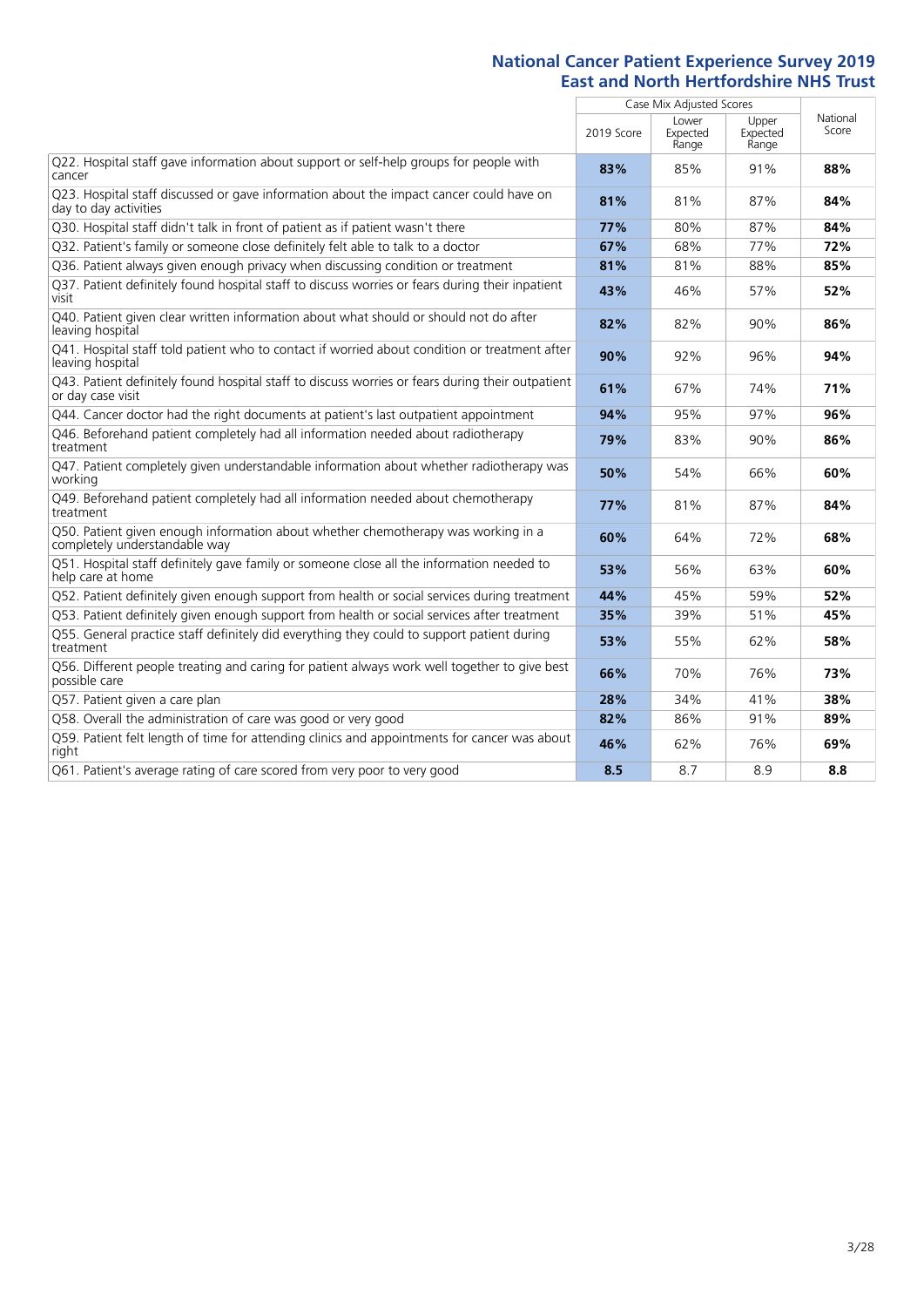## **Introduction**

The National Cancer Patient Experience Survey 2019 is the ninth iteration of the survey first undertaken in 2010. It has been designed to monitor national progress on cancer care; to provide information to drive local quality improvements; to assist commissioners and providers of cancer care; and to inform the work of the various charities and stakeholder groups supporting cancer patients.

The survey was overseen by a national Cancer Patient Experience Advisory Group. This Advisory Group set the principles and objectives of the survey programme and guided questionnaire development. The survey was commissioned and managed by NHS England. The survey provider, Picker, is responsible for designing, running and analysing the survey.

The 2019 survey involved 143 NHS Trusts. Out of 111,366 people, 67,858 people responded to the survey, yielding a response rate of 61%.

# **Methodology**

#### **Eligibility, fieldwork and survey methods**

The sample for the survey included all adult (aged 16 and over) NHS patients, with a confirmed primary diagnosis of cancer, discharged from an NHS Trust after an inpatient episode or day case attendance for cancer related treatment in the months of April, May and June 2019. The fieldwork for the survey was undertaken between December 2019 and March 2020.

As in the previous four years, the survey used a mixed mode methodology. Questionnaires were sent by post, with two reminders where necessary, but also included an option to complete the questionnaire online. A Freephone helpline and email was available for respondents to opt out, ask questions about the survey, enable them to complete their questionnaire over the phone and provide access to a translation and interpreting facility for those whose first language was not English.

#### **Case-mix adjustment**

Both unadjusted and adjusted scores are presented in this report. Case-mix adjusted scores allows us to account for the impact that differing patient populations might have on results. By using the case-mix adjusted estimates we can obtain a greater understanding of how a Trust is performing given their patient population. The factors taken into account in this case-mix adjustment are gender, age, ethnic group, deprivation, and tumour group.

#### **Scoring methodology**

Fifty-two questions from the questionnaire are scored as these questions relate directly to patient experience. For all but one question (Q61), scores are presented as the percentage of positive responses out of all scored responses. For Q61, respondents rate their overall care on a scale of 0 to 10, of which the average was calculated for this question's presented score. The percentages in this report have been rounded to the nearest percentage point. Therefore, in some cases the figures do not appear to add up to 100%.

#### **Statistical significance**

In the reporting of 2019 results, appropriate statistical tests have been undertaken to identify unadjusted scores for which the change over time is 'statistically significant'. Thirty-seven scored questions in 2019 have been compared with those of 2018 and a statistically significant change between the two years has been reported where identified.

For the scored questions that are comparable beyond 2018, statistically significant change over the five years has also been reported where identified. A statistically significant difference means that the change in the result is very unlikely to have occurred by sampling variation.

#### **Suppression**

#### **Question-level suppression**

For scores where the base size per question is  $<$ 21, the score will be suppressed and replaced with an asterisk (\*). The base size will include neutral response options.

#### **Double suppression**

If any group within a particular sub-group breakdown (such as the tumour group breakdown) has <21 responses, then the figure for this particular group is suppressed and replaced with an asterisk (\*). If there is only one group within the sub-group breakdown that has <21 respondents, and is therefore suppressed, the group with the next lowest number of respondents is also supressed and replaced with an asterisk (\*) (regardless if it is greater than or less than 21).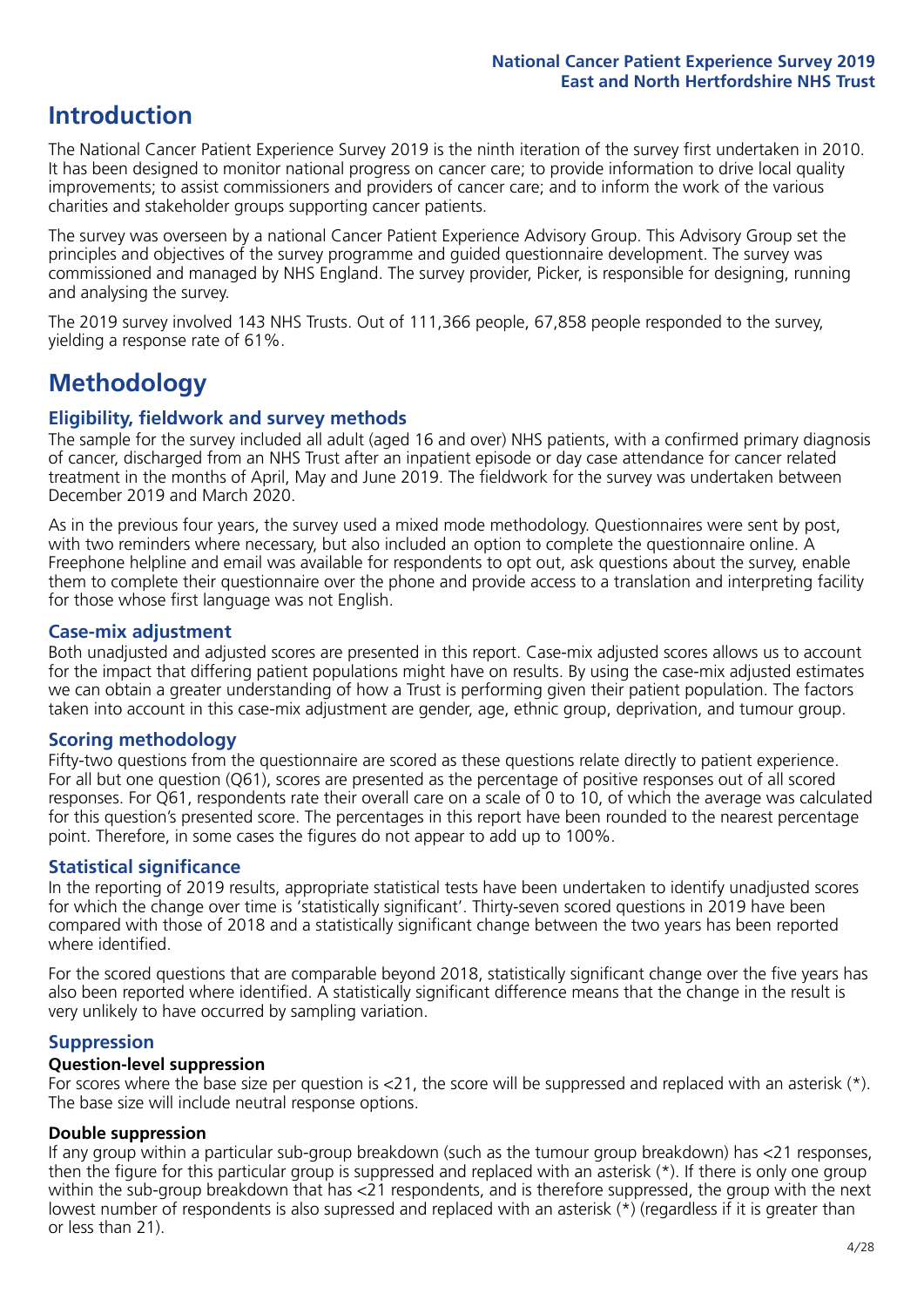## **Understanding the results**

This report shows how this Trust scored for each question in the survey, compared with national results and previous year's results. It is aimed at helping individual Trusts to understand their performance and identify areas for local improvement. Below is a description of the type of results presented within this report and how to understand them.

#### **Expected range charts**

The expected range charts in this report show a bar with the lowest and highest score received for each question nationally. Within this bar, an expected range is given (in grey) and a black diamond represents the actual score for this Trust.

Trusts whose score is above the upper limit of the expected range (in the dark blue) are positive outliers, with a score statistically significantly higher than the national mean. This indicates that the Trust performs better than what Trusts of the same size and demographics are expected to perform. The opposite is true if the score is below the lower limit of the expected range (in the light blue); these are negative outliers. For scores within the expected range (in the grey), the score is what we would expect given the Trust's size and demographics.

#### **Comparability tables**

The comparability tables show the 2018 and 2019 unadjusted scores for this Trust for each scored question. If there is a significant change from 2018 and 2019 or overall from 2015 to 2019, an arrow will be presented for the direction of change. The adjusted 2019 score will also be presented for each scored question along with the lower and upper expected range and national score. Scores above the upper limit of the expected range will be highlighted dark blue, scores below the lower limit of the expected range will be highlighted light blue, and scores within the lower and upper limit of the expected ranges will be highlighted grey.

#### **Tumour type tables**

The tumour type tables show the unadjusted scores for each scored question for each of the 13 tumour groups. The national score for that tumour group is also shown. Unadjusted scores for the same tumour type across different Trusts may not be comparable, as they do not account for the impact that differing patient populations might have on results. Central nervous system is abbreviated as 'CNS' and lower gastrointestinal tract is abbreviated as 'LGT' throughout this report.

#### **Year on year charts**

The year on year charts show five columns representing the unadjusted scores of the last five years (2015, 2016, 2017, 2018 and 2019) for each scored question.

#### **Notes on specific questions**

Following the development phase of the 2019 survey, several changes were made to the questionnaire. Six scored questions were amended (Q5, Q18, Q30, Q35, Q56 and Q60) and one non-scored question (Q29) was amended that impacted the comparability of questions Q30 to Q41. Of all questions changed or impacted by change, only Q60 is presented with historical comparisons; though the results should be interpreted with caution.

#### **Unadjusted data and case-mix adjusted data**

Unadjusted data should be used to see the actual responses from patients relating to the Trust. Case-mix adjusted data, together with expected ranges, should be used to understand whether the results are significantly higher or lower than national results taking account of the patient mix.

### **Further information**

This research was carried out in accordance with the international standard for organisations conducting social research (accreditation to ISO20252:2012; certificate number GB08/74322). The 2019 survey data has been produced and published in line with the Code of Practice for Official Statistics.

For more information on the methodology, please see the Technical Document. It can be viewed along with the 2019 questionnaire and survey quidance on the website at [www.ncpes.co.uk](https://www.ncpes.co.uk/supporting-documents). For all other outputs at National, Trust, CCG and Cancer Alliance level, please see the PDF reports, Excel tables and dashboards at [www.ncpes.co.uk.](https://www.ncpes.co.uk/current-results)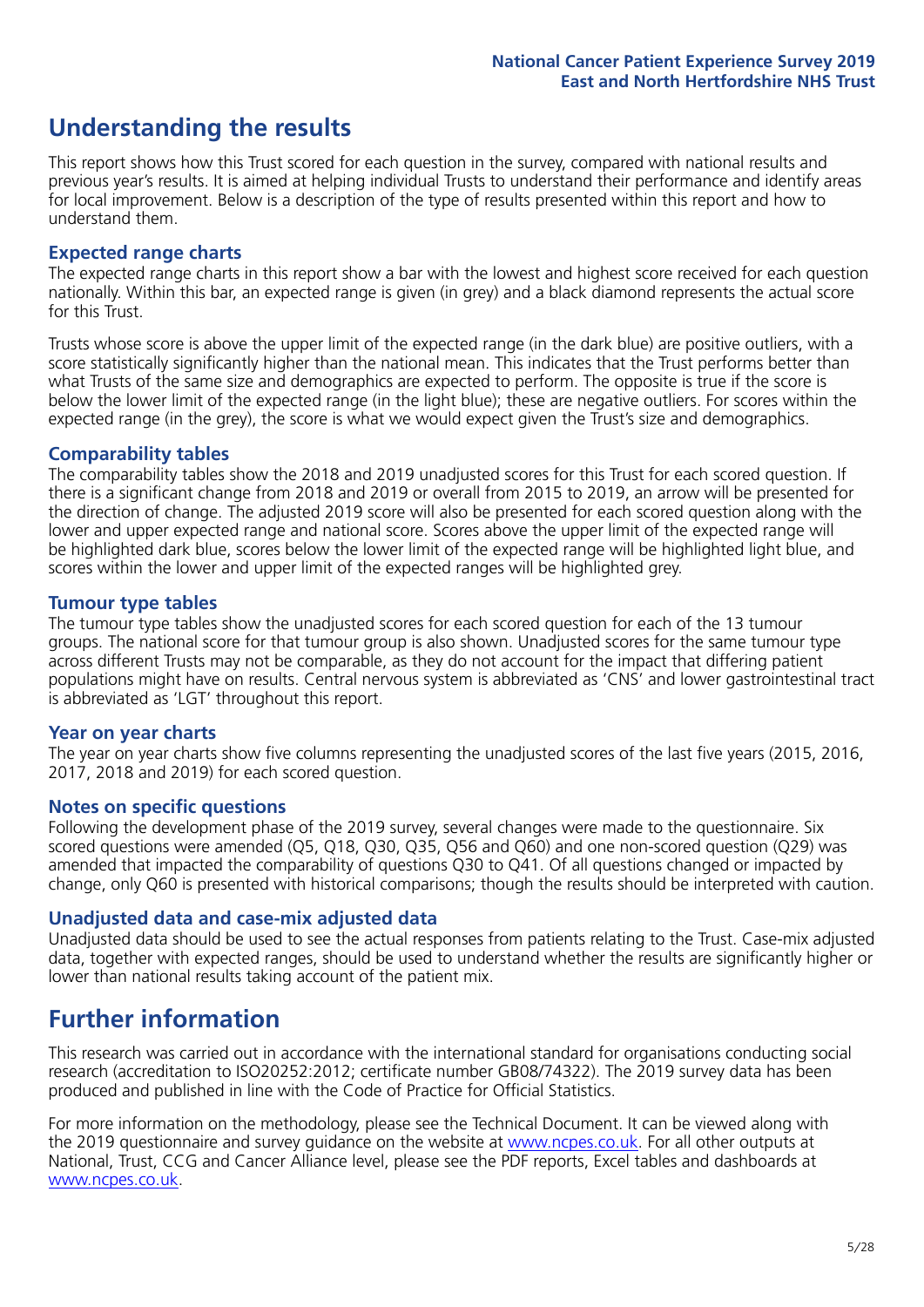### **Response Rate**

#### **Overall Response Rate**

1,070 patients responded out of a total of 1,837 patients, resulting in a response rate of 58%.

|          | Sample Size | Adjusted<br>Sample | Completed | Response Rate |
|----------|-------------|--------------------|-----------|---------------|
| Trust    | 1.982       | 1.837              | 1.070     | 58%           |
| National | 119,855     | 111.366            | 67,858    | 61%           |

#### **Respondents by Survey Type**

|                            | Number of        |
|----------------------------|------------------|
|                            | Respondents      |
| Online                     | 126              |
| Paper                      | 944              |
| Phone                      | $\left( \right)$ |
| <b>Translation Service</b> |                  |

#### **Respondents by Tumour Group**

|                      | Number of<br>Respondents |
|----------------------|--------------------------|
| <b>Brain / CNS</b>   | 4                        |
| <b>Breast</b>        | 250                      |
| Colorectal / LGT     | 107                      |
| Gynaecological       | 81                       |
| Haematological       | 103                      |
| <b>Head and Neck</b> | 32                       |
| Lung                 | 49                       |
| Prostate             | 168                      |
| Sarcoma              | հ                        |
| Skin                 | 35                       |
| Upper Gastro         | 31                       |
| Urological           | 86                       |
| Other                | 118                      |

#### **Respondents by Age and Gender**

Respondents year of birth has been used to determine age. This information has been amalgamated into 8 age bands. The age and gender distribution for the Trust was as follows:

|        | Age 16-24 | Age 25-34 | Age 35-44 | Age 45-54 | Age 55-64 | Age 65-74 | Age 75-84 | Age 85+ | Total |
|--------|-----------|-----------|-----------|-----------|-----------|-----------|-----------|---------|-------|
| Male   |           |           | ь         | 30        | 94        | 210       | 13        | 15      | 474   |
| Female |           |           | 30        | 75        | 149       | 187       | 122       | 26      | 596   |
| Total  |           |           | 36        | 105       | 243       | 397       | 235       | 41      | 1,070 |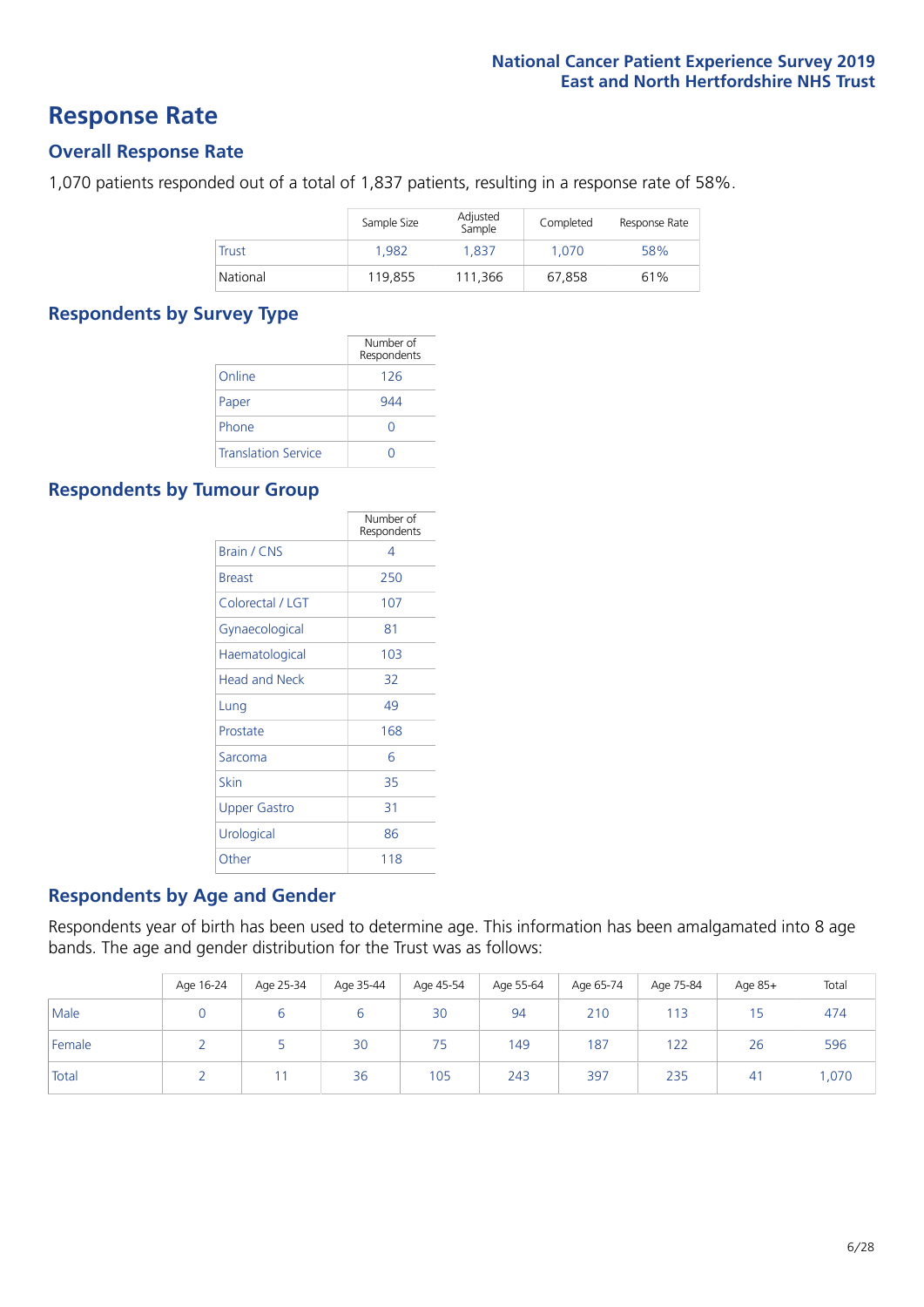# **Expected Range Charts**

| Lower Expected Range<br>Average                                                                                                                                                                                                                                                                                                                                                                                                                                                                                             |       |     | <b>Upper Expected Range</b> |     |     |            |            | Case Mix Adjusted Score  |                   |     |                 |
|-----------------------------------------------------------------------------------------------------------------------------------------------------------------------------------------------------------------------------------------------------------------------------------------------------------------------------------------------------------------------------------------------------------------------------------------------------------------------------------------------------------------------------|-------|-----|-----------------------------|-----|-----|------------|------------|--------------------------|-------------------|-----|-----------------|
| <b>SEEING YOUR GP</b><br>Q1. Saw GP once or twice before being told they needed to go to<br>hospital<br>Q2. Patient thought they were seen as soon as necessary                                                                                                                                                                                                                                                                                                                                                             | $0\%$ | 10% | 20%                         | 30% | 40% | 50%        | 60%        | 70%                      | 80%<br>77%<br>80% |     | 90% 100%        |
| <b>DIAGNOSTIC TESTS</b><br>Q5. Received all the information needed about the test<br>Q6. The length of time waiting for the test to be done was about<br>right<br>Q7. Test results explained in completely understandable way                                                                                                                                                                                                                                                                                               | 0%    | 10% | 20%                         | 30% | 40% | 50%        | 60%        | 70%                      | 80%<br>76%        | 86% | 90% 100%<br>95% |
| <b>FINDING OUT WHAT WAS WRONG WITH YOU</b><br>Q10. Patient told they could bring a family member or friend when<br>first told they had cancer<br>Q11. Patient felt they were told sensitively that they had cancer<br>Q12. Patient completely understood the explanation of what was<br>wrong<br>Q13. Patient given easy to understand written information about<br>the type of cancer they had                                                                                                                             | 0%    | 10% | 20%                         | 30% | 40% | 50%        | 60%        | 70%<br>70%<br>70%<br>69% | 80%<br>82%        |     | 90% 100%        |
| <b>DECIDING THE BEST TREATMENT FOR YOU</b><br>Q14. Patient felt that treatment options were completely explained<br>Q15. Patient felt possible side effects were definitely explained in<br>an understandable way<br>Q16. Patient definitely given practical advice and support in dealing<br>with side effects of treatment<br>Q17. Patient definitely told about side effects that could affect<br>them in the future<br>Q18. Patient definitely involved as much as they wanted in<br>decisions about care and treatment | 0%    | 10% | 20%                         | 30% | 40% | 50%<br>49% | 60%<br>64% | 70%<br>68%               | 80%<br>78%<br>78% |     | 90% 100%        |
| <b>CLINICAL NURSE SPECIALIST (CNS)</b><br>Q19. Patient given the name of a CNS who would support them<br>through their treatment<br>Q20. Patient found it very or quite easy to contact their CNS<br>Q21. Patient got understandable answers to important questions<br>all or most of the time                                                                                                                                                                                                                              | 0%    | 10% | 20%                         | 30% | 40% | 50%        | 60%        | 70%                      | 80%<br>80%<br>84% | 90% | 90% 100%        |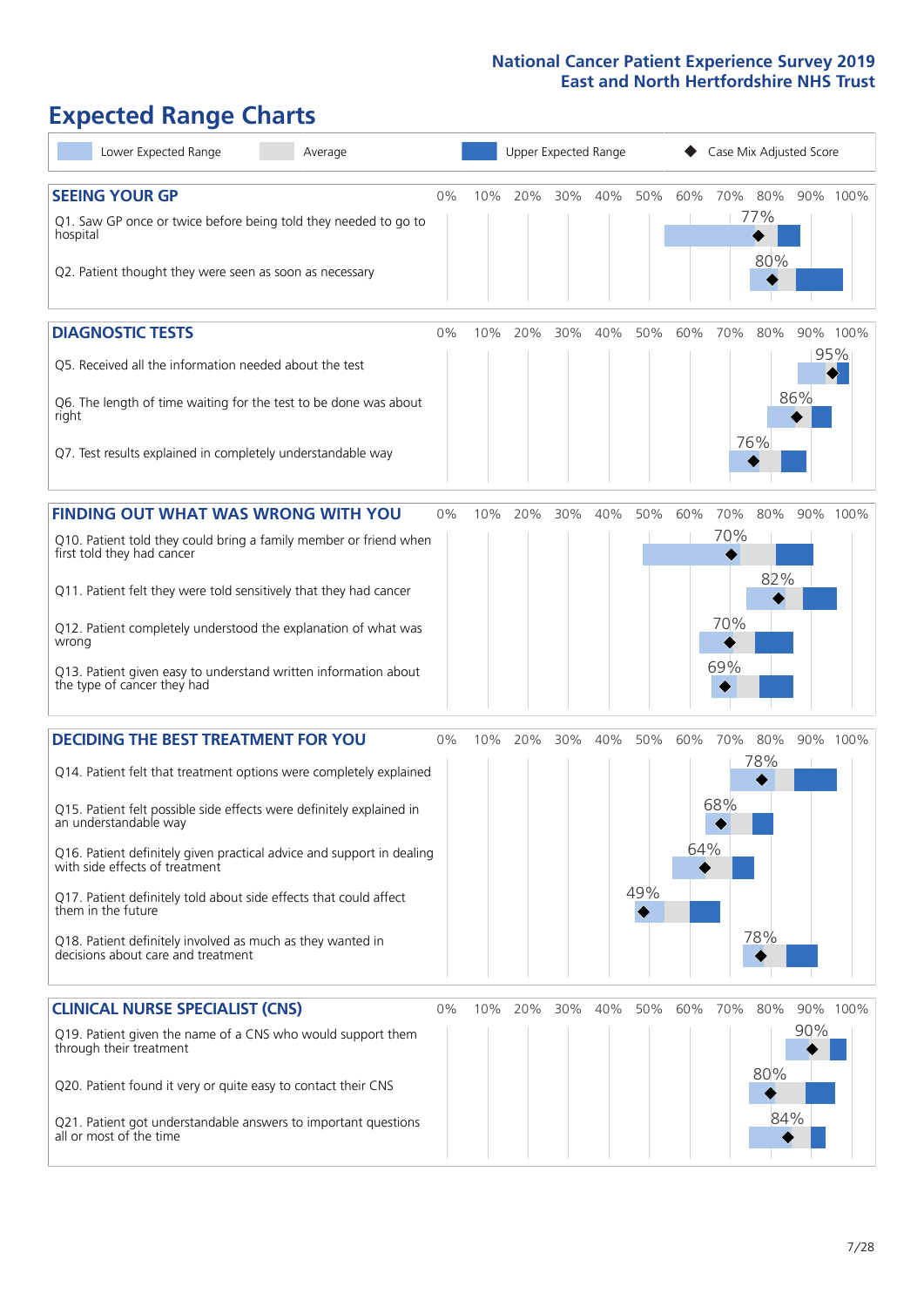# **Expected Range Charts**

| Lower Expected Range<br>Average                                                                                                                                                                                                                                                                                            |     | Upper Expected Range |     |          |     |     | Case Mix Adjusted Score |                   |                 |  |  |
|----------------------------------------------------------------------------------------------------------------------------------------------------------------------------------------------------------------------------------------------------------------------------------------------------------------------------|-----|----------------------|-----|----------|-----|-----|-------------------------|-------------------|-----------------|--|--|
| <b>SUPPORT FOR PEOPLE WITH CANCER</b><br>0%<br>Q22. Hospital staff gave information about support or self-help<br>groups for people with cancer<br>Q23. Hospital staff discussed or gave information about the impact                                                                                                      | 10% | 20%                  | 30% | 40%      | 50% | 60% | 70%                     | 80%<br>83%<br>81% | 90% 100%        |  |  |
| cancer could have on day to day activities<br>Q24. Hospital staff gave information on getting financial help or<br>possible benefits<br>Q25. Hospital staff told patient they could get free prescriptions                                                                                                                 |     |                      |     |          |     | 64% |                         | 83%               |                 |  |  |
| <b>OPERATIONS</b><br>0%<br>Q27. Beforehand, patient had all the information needed about the<br>operation<br>Q28. Afterwards, staff completely explained how operation had<br>gone in understandable way                                                                                                                   | 10% | 20%                  | 30% | 40%      | 50% | 60% | 70%                     | 80%<br>76%        | 90% 100%<br>96% |  |  |
| <b>HOSPITAL CARE AS AN INPATIENT</b><br>0%<br>Q30. Hospital staff didn't talk in front of patient as if patient wasn't<br>there                                                                                                                                                                                            | 10% | 20%                  | 30% | 40%      | 50% | 60% | 70%                     | 80%<br>77%        | 90% 100%        |  |  |
| Q31. Patient had confidence and trust in all doctors treating them<br>Q32. Patient's family or someone close definitely felt able to talk to<br>a doctor<br>Q33. Patient had confidence and trust in all the ward nurses<br>treating them<br>Q34. Patient thought there were always or nearly always enough                |     |                      |     |          |     | 58% | 67%<br>70%              | 83%               |                 |  |  |
| nurses on duty to care for them<br>Q35. All hospital staff asked patient what name they prefer to be<br>called by<br>Q36. Patient always given enough privacy when discussing                                                                                                                                              |     |                      |     |          |     |     | 65%                     | 81%               |                 |  |  |
| condition or treatment<br>Q37. Patient definitely found hospital staff to discuss worries or<br>fears during their inpatient visit<br>Q38. Hospital staff definitely did everything they could to help<br>control pain                                                                                                     |     |                      |     | 43%<br>◆ |     |     |                         | 80%               |                 |  |  |
| Q39. Patient always felt they were treated with respect and dignity<br>while in hospital<br>Q40. Patient given clear written information about what should or<br>should not do after leaving hospital<br>Q41. Hospital staff told patient who to contact if worried about<br>condition or treatment after leaving hospital |     |                      |     |          |     |     |                         | 85%<br>82%<br>90% |                 |  |  |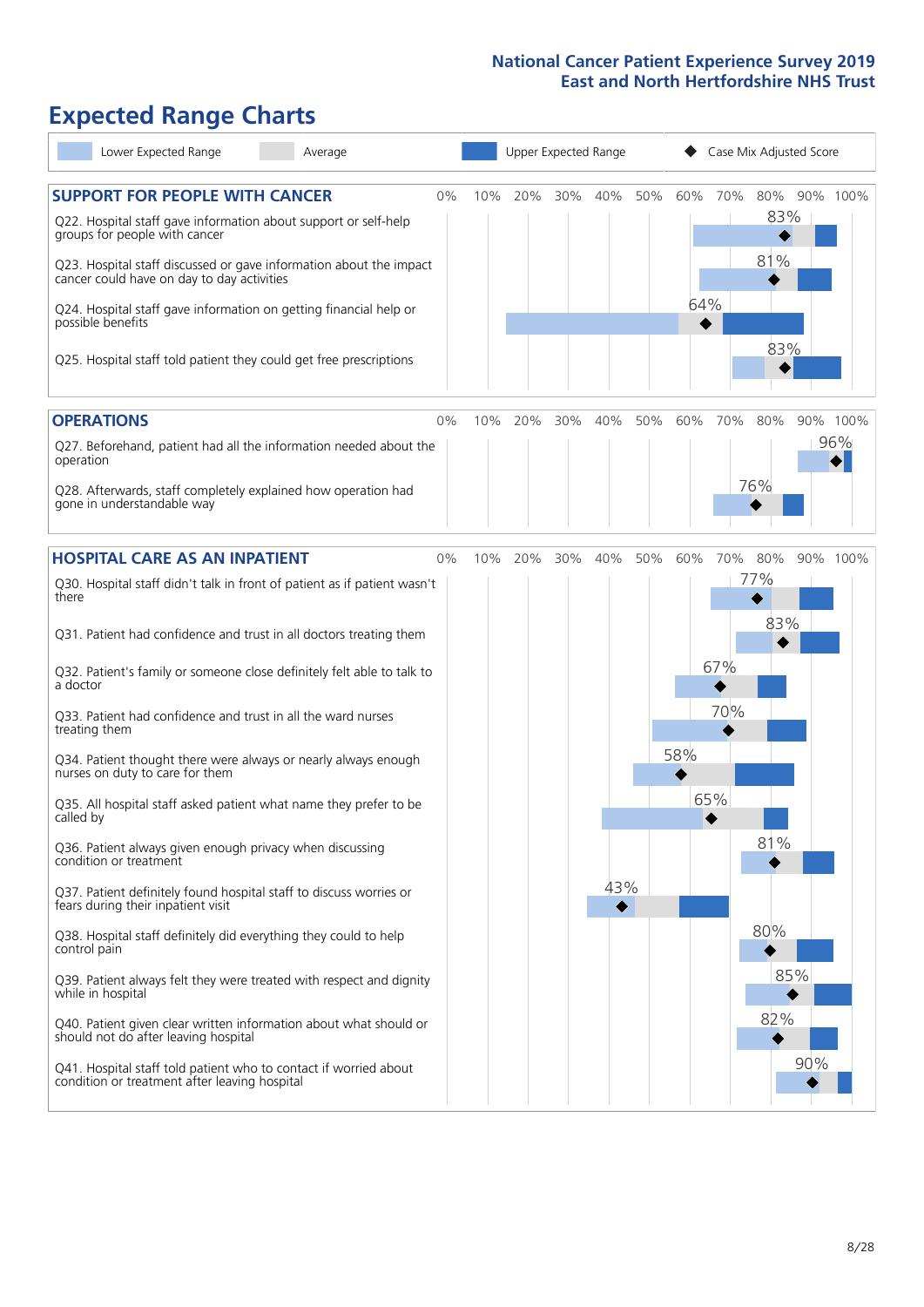# **Expected Range Charts**

|                                                                                        | Lower Expected Range                                                                                                                                                                                                                                                                                                                                                                                                                                                                   | Average |       |     |     |                   | Upper Expected Range |            |            |            | Case Mix Adjusted Score |          |          |
|----------------------------------------------------------------------------------------|----------------------------------------------------------------------------------------------------------------------------------------------------------------------------------------------------------------------------------------------------------------------------------------------------------------------------------------------------------------------------------------------------------------------------------------------------------------------------------------|---------|-------|-----|-----|-------------------|----------------------|------------|------------|------------|-------------------------|----------|----------|
| outpatient appointment<br>about radiotherapy treatment<br>about chemotherapy treatment | <b>HOSPITAL CARE AS A DAY PATIENT / OUTPATIENT 0%</b><br>Q43. Patient definitely found hospital staff to discuss worries or<br>fears during their outpatient or day case visit<br>Q44. Cancer doctor had the right documents at patient's last<br>Q46. Beforehand patient completely had all information needed<br>Q47. Patient completely given understandable information about<br>whether radiotherapy was working<br>Q49. Beforehand patient completely had all information needed |         |       | 10% | 20% | 30%               | 40%                  | 50%<br>50% | 60%<br>61% | 70%        | 80%<br>79%<br>77%       | 94%      | 90% 100% |
|                                                                                        | Q50. Patient given enough information about whether<br>chemotherapy was working in a completely understandable way                                                                                                                                                                                                                                                                                                                                                                     |         |       |     |     |                   |                      |            | 60%        |            |                         |          |          |
| services during treatment<br>services after treatment                                  | <b>HOME CARE AND SUPPORT</b><br>Q51. Hospital staff definitely gave family or someone close all the<br>information needed to help care at home<br>Q52. Patient definitely given enough support from health or social<br>Q53. Patient definitely given enough support from health or social                                                                                                                                                                                             |         | $0\%$ | 10% | 20% | 30%               | 40%<br>44%<br>35%    | 50%<br>53% | 60%        | 70%        | 80%                     |          | 90% 100% |
| treatment<br>support patient during treatment                                          | <b>CARE FROM YOUR GENERAL PRACTICE</b><br>Q54. GP given enough information about patient's condition and<br>Q55. General practice staff definitely did everything they could to                                                                                                                                                                                                                                                                                                        |         | $0\%$ | 10% | 20% | 30%               | 40%                  | 50%<br>53% | 60%        | 70%        | 80%                     | 94%      | 90% 100% |
| Q57. Patient given a care plan<br>take part in cancer research                         | <b>YOUR OVERALL NHS CARE</b><br>Q56. Different people treating and caring for patient always work<br>well together to give best possible care<br>Q58. Overall the administration of care was good or very good<br>Q59. Patient felt length of time for attending clinics and<br>appointments for cancer was about right<br>Q60. Someone discussed with patient whether they would like to                                                                                              |         | 0%    | 10% | 20% | 30%<br>28%<br>31% | 40%                  | 50%<br>46% | 60%        | 70%<br>66% | 80%<br>82%              |          | 90% 100% |
| qood                                                                                   | Q61. Patient's average rating of care scored from very poor to very                                                                                                                                                                                                                                                                                                                                                                                                                    |         | 0     |     | 2   | 3                 | 4                    | 5          | 6          | 7          | 8                       | 9<br>8.5 | 10       |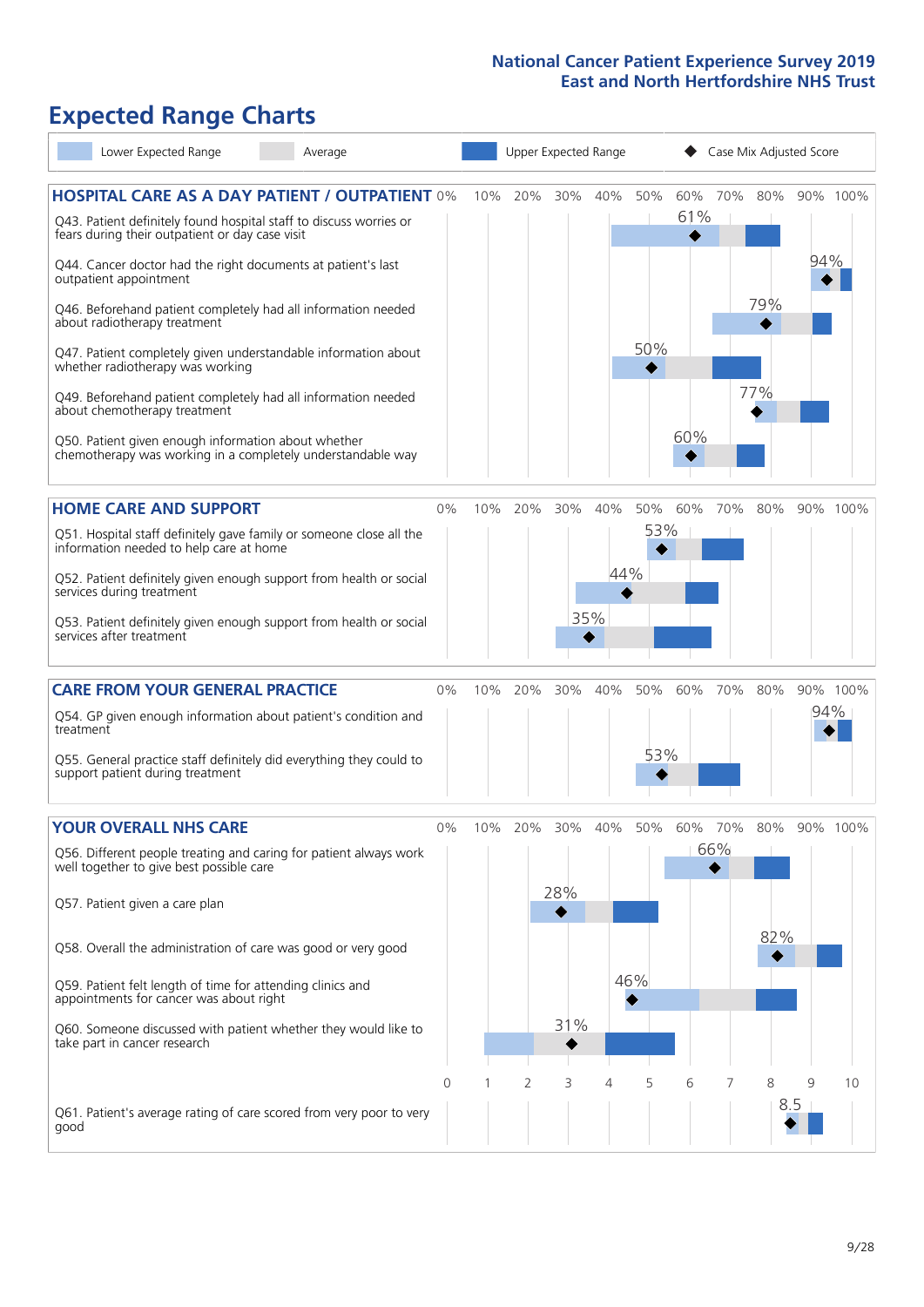# **Comparability Tables**

\* Indicates where a score has been suppressed because there are less than 21 responses.

\*\* No score available for 2018.

 $\triangle$  or  $\nabla$ 

Change 2018-2019: Indicates where 2019 score is significantly higher or lower than 2018 score Change Overall: Indicates significant change overall (2015, 2016, 2017, 2018 and 2019).

Adjusted Score below Lower Expected Range Adjusted Score between Upper and Lower Expected Ranges Adjusted Score above Upper Expected Range

|                                                                             |           |               | Unadjusted Scores |               |                                             |         |               | Case Mix Adjusted Scores |                                     |                   |
|-----------------------------------------------------------------------------|-----------|---------------|-------------------|---------------|---------------------------------------------|---------|---------------|--------------------------|-------------------------------------|-------------------|
|                                                                             | 2018<br>n | 2018<br>Score | 2019<br>n         | 2019<br>Score | $\sim$   Change   Change  <br>2018-<br>2019 | Overall | 2019<br>Score | Lower<br>Range           | Upper<br>Expected Expected<br>Range | National<br>Score |
| <b>SEEING YOUR GP</b>                                                       |           |               |                   |               |                                             |         |               |                          |                                     |                   |
| Q1. Saw GP once or twice before being told they needed to go<br>to hospital | 831       | 76%           | 776               | 78%           |                                             |         | 77%           | 76%                      | 82%                                 | 79%               |
| Q2. Patient thought they were seen as soon as necessary                     | 1082      | 80%           | 1043              | 80%           |                                             |         | 80%           | 82%                      | 86%                                 | 84%               |
| NIA CHIOCTIC TECTO                                                          |           |               |                   |               |                                             |         |               |                          |                                     |                   |

| <b>DIAGNOSTIC TESTS</b>                                                   |      |     |     |     |  |  |     |     |     |     |  |  |
|---------------------------------------------------------------------------|------|-----|-----|-----|--|--|-----|-----|-----|-----|--|--|
| Q5. Received all the information needed about the test                    | $**$ | **  | 894 | 95% |  |  | 95% | 94% | 96% | 95% |  |  |
| Q6. The length of time waiting for the test to be done was<br>about right | 951  | 85% | 919 | 86% |  |  | 86% | 86% | 90% | 88% |  |  |
| Q7. Test results explained in completely understandable way               | 960  | 74% | 907 | 75% |  |  | 76% | 77% | 82% | 80% |  |  |

| <b>FINDING OUT WHAT WAS WRONG WITH YOU</b>                                                      |      |     |      |     |     |     |     |     |
|-------------------------------------------------------------------------------------------------|------|-----|------|-----|-----|-----|-----|-----|
| Q10. Patient told they could bring a family member or friend<br>when first told they had cancer | 983  | 69% | 948  | 70% | 70% | 73% | 81% | 77% |
| Q11. Patient felt they were told sensitively that they had cancer                               | 1086 | 79% | 1058 | 81% | 82% | 84% | 88% | 86% |
| Q12. Patient completely understood the explanation of what<br>was wrong                         | 1092 | 71% | 1059 | 71% | 70% | 71% | 76% | 73% |
| Q13. Patient given easy to understand written information<br>about the type of cancer they had  | 970  | 69% | 954  | 68% | 69% | 72% | 77% | 74% |

| <b>DECIDING THE BEST TREATMENT FOR YOU</b>                                                              |      |     |      |     |  |     |     |     |     |
|---------------------------------------------------------------------------------------------------------|------|-----|------|-----|--|-----|-----|-----|-----|
| Q14. Patient felt that treatment options were completely<br>explained                                   | 959  | 79% | 921  | 77% |  | 78% | 81% | 86% | 83% |
| Q15. Patient felt possible side effects were definitely explained<br>in an understandable way           | 1069 | 68% | 1014 | 68% |  | 68% | 70% | 76% | 73% |
| Q16. Patient definitely given practical advice and support in<br>dealing with side effects of treatment | 1054 | 61% | 1014 | 63% |  | 64% | 64% | 71% | 67% |
| Q17. Patient definitely told about side effects that could affect<br>them in the future                 | 1018 | 49% | 976  | 49% |  | 49% | 54% | 60% | 57% |
| Q18. Patient definitely involved as much as they wanted in<br>decisions about care and treatment        | $**$ | **  | 1043 | 78% |  | 78% | 78% | 84% | 81% |

| <b>CLINICAL NURSE SPECIALIST (CNS)</b>                                                    |      |     |      |     |     |     |     |     |
|-------------------------------------------------------------------------------------------|------|-----|------|-----|-----|-----|-----|-----|
| [Q19. Patient given the name of a CNS who would support them<br>through their treatment   | 1068 | 88% | 1006 | 90% | 90% | 89% | 95% | 92% |
| Q20. Patient found it very or quite easy to contact their CNS                             | 861  | 80% | 844  | 79% | 80% | 81% | 89% | 85% |
| Q21. Patient got understandable answers to important<br>questions all or most of the time | 794  | 85% | 790  | 84% | 84% | 85% | 90% | 87% |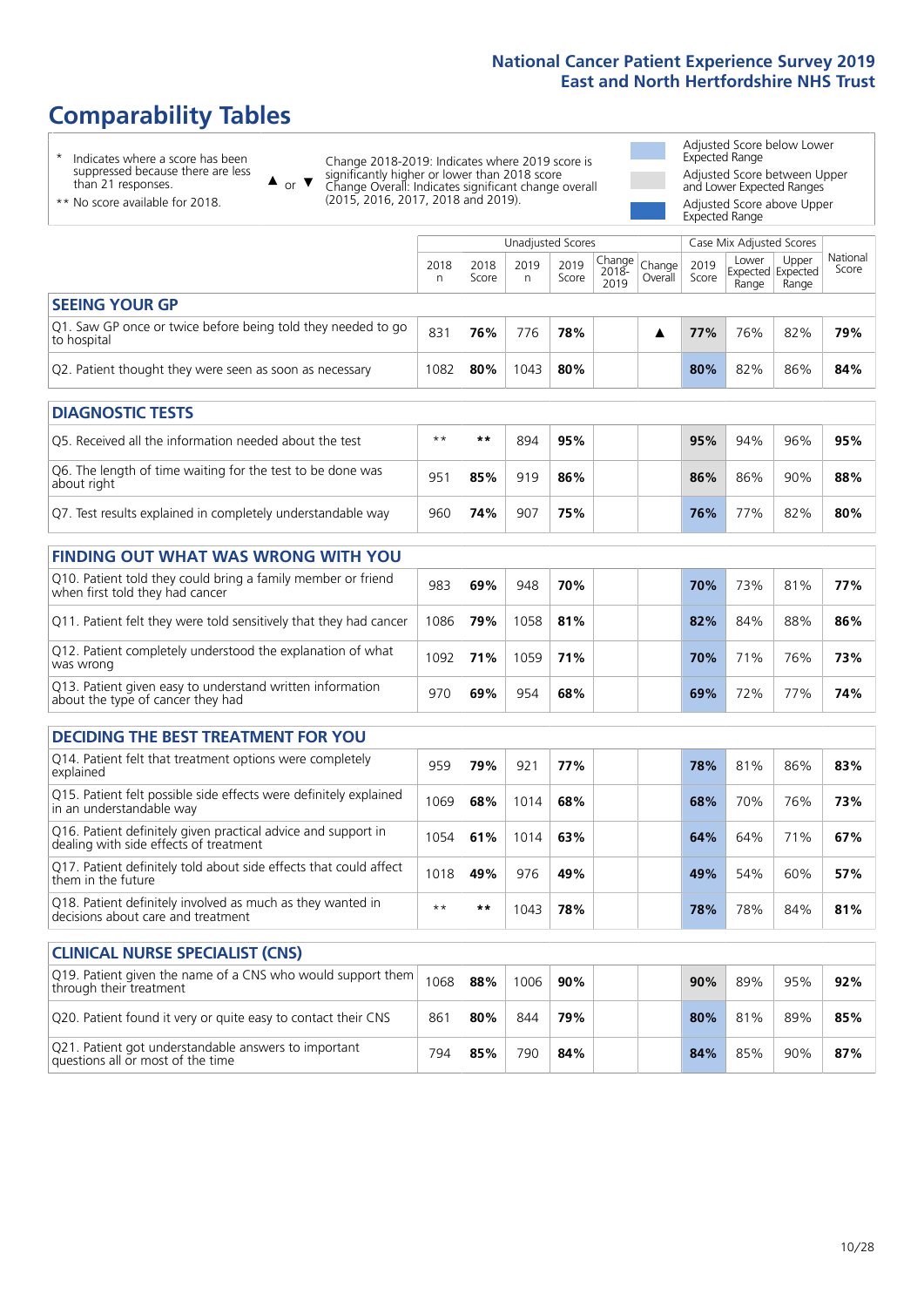# **Comparability Tables**

\* Indicates where a score has been suppressed because there are less than 21 responses.

\*\* No score available for 2018.

 $\triangle$  or  $\nabla$ 

Change 2018-2019: Indicates where 2019 score is significantly higher or lower than 2018 score Change Overall: Indicates significant change overall (2015, 2016, 2017, 2018 and 2019).

Adjusted Score below Lower Expected Range Adjusted Score between Upper and Lower Expected Ranges Adjusted Score above Upper Expected Range

|                                                                                                                   |              |               |           | <b>Unadjusted Scores</b> |                         |                   |               | Case Mix Adjusted Scores            |                |                   |
|-------------------------------------------------------------------------------------------------------------------|--------------|---------------|-----------|--------------------------|-------------------------|-------------------|---------------|-------------------------------------|----------------|-------------------|
|                                                                                                                   | 2018<br>n.   | 2018<br>Score | 2019<br>n | 2019<br>Score            | Change<br>2018-<br>2019 | Change<br>Overall | 2019<br>Score | Lower<br>Expected Expected<br>Range | Upper<br>Range | National<br>Score |
| <b>SUPPORT FOR PEOPLE WITH CANCER</b>                                                                             |              |               |           |                          |                         |                   |               |                                     |                |                   |
| Q22. Hospital staff gave information about support or self-help<br>groups for people with cancer                  | 851          | 84%           | 820       | 84%                      |                         |                   | 83%           | 85%                                 | 91%            | 88%               |
| Q23. Hospital staff discussed or gave information about the<br>impact cancer could have on day to day activities  | 741          | 79%           | 703       | 81%                      |                         |                   | 81%           | 81%                                 | 87%            | 84%               |
| Q24. Hospital staff gave information on getting financial help or<br>possible benefits                            | 586          | 58%           | 534       | 63%                      |                         |                   | 64%           | 57%                                 | 68%            | 63%               |
| Q25. Hospital staff told patient they could get free prescriptions                                                | 585          | 81%           | 555       | 83%                      |                         |                   | 83%           | 78%                                 | 85%            | 82%               |
| <b>OPERATIONS</b>                                                                                                 |              |               |           |                          |                         |                   |               |                                     |                |                   |
| Q27. Beforehand, patient had all the information needed about<br>the operation                                    | 462          | 95%           | 428       | 96%                      |                         |                   | 96%           | 94%                                 | 98%            | 96%               |
| Q28. Afterwards, staff completely explained how operation had<br>gone in understandable way                       | 457          | 74%           | 426       | 76%                      |                         |                   | 76%           | 75%                                 | 83%            | 79%               |
| <b>HOSPITAL CARE AS AN INPATIENT</b>                                                                              |              |               |           |                          |                         |                   |               |                                     |                |                   |
| Q30. Hospital staff didn't talk in front of patient as if patient<br>wasn't there                                 | $* *$        | $***$         | 433       | 78%                      |                         |                   | 77%           | 80%                                 | 87%            | 84%               |
| Q31. Patient had confidence and trust in all doctors treating<br>them                                             | $* *$        | $***$         | 434       | 84%                      |                         |                   | 83%           | 80%                                 | 87%            | 84%               |
| Q32. Patient's family or someone close definitely felt able to talk<br>to a doctor                                | $* *$        | $***$         | 367       | 66%                      |                         |                   | 67%           | 68%                                 | 77%            | 72%               |
| Q33. Patient had confidence and trust in all the ward nurses<br>treating them                                     | $\star\star$ | **            | 436       | 69%                      |                         |                   | 70%           | 69%                                 | 79%            | 74%               |
| Q34. Patient thought there were always or nearly always<br>enough nurses on duty to care for them                 | $* *$        | $***$         | 436       | 58%                      |                         |                   | 58%           | 58%                                 | 71%            | 64%               |
| Q35. All hospital staff asked patient what name they prefer to<br>be called by                                    | $**$         | $***$         | 430       | 63%                      |                         |                   | 65%           | 63%                                 | 78%            | 71%               |
| Q36. Patient always given enough privacy when discussing<br>condition or treatment                                | $* *$        | $**$          | 435       | 81%                      |                         |                   | 81%           | 81%                                 | 88%            | 85%               |
| Q37. Patient definitely found hospital staff to discuss worries or<br>fears during their inpatient visit          | $* *$        | **            | 327       | 43%                      |                         |                   | 43%           | 46%                                 | 57%            | 52%               |
| Q38. Hospital staff definitely did everything they could to help<br>control pain                                  | $* *$        | $***$         | 394       | 80%                      |                         |                   | 80%           | 79%                                 | 87%            | 83%               |
| Q39. Patient always felt they were treated with respect and<br>dignity while in hospital                          | $* *$        | $***$         | 440       | 85%                      |                         |                   | 85%           | 85%                                 | 91%            | 88%               |
| Q40. Patient given clear written information about what should<br>or should not do after leaving hospital         | $**$         | $***$         | 399       | 83%                      |                         |                   | 82%           | 82%                                 | 90%            | 86%               |
| Q41. Hospital staff told patient who to contact if worried about<br>condition or treatment after leaving hospital | $* *$        | $***$         | 416       | 91%                      |                         |                   | 90%           | 92%                                 | 96%            | 94%               |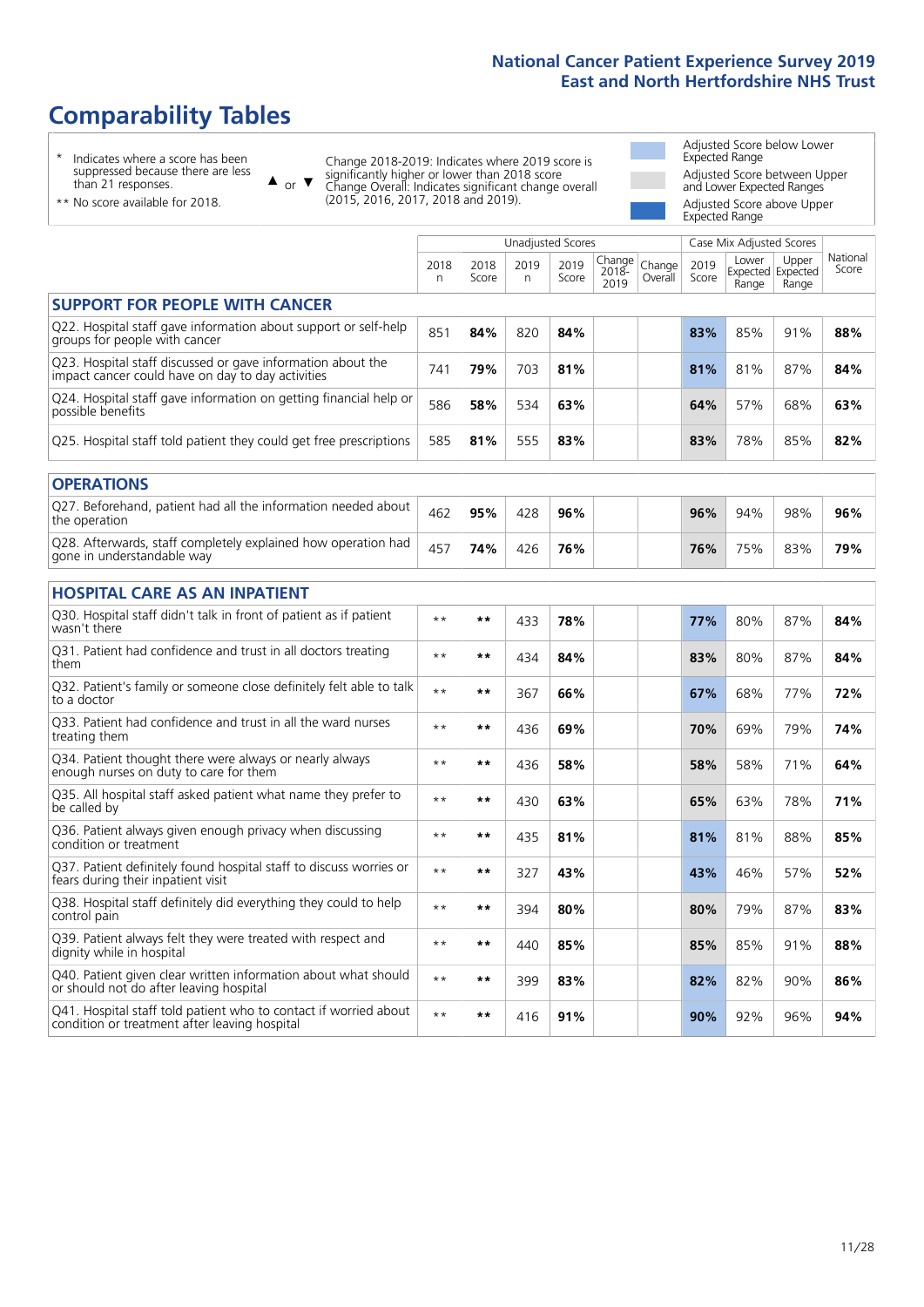# **Comparability Tables**

\* Indicates where a score has been suppressed because there are less than 21 responses.

\*\* No score available for 2018.

 $\triangle$  or  $\nabla$ 

Change 2018-2019: Indicates where 2019 score is significantly higher or lower than 2018 score Change Overall: Indicates significant change overall (2015, 2016, 2017, 2018 and 2019).

Adjusted Score below Lower Expected Range Adjusted Score between Upper and Lower Expected Ranges Adjusted Score above Upper Expected Range

|                                                                                                                       |            |               | <b>Unadjusted Scores</b> |               |                            |                   |               | Case Mix Adjusted Scores            |                |                   |
|-----------------------------------------------------------------------------------------------------------------------|------------|---------------|--------------------------|---------------|----------------------------|-------------------|---------------|-------------------------------------|----------------|-------------------|
|                                                                                                                       | 2018<br>n. | 2018<br>Score | 2019<br>n                | 2019<br>Score | Change<br>$2018 -$<br>2019 | Change<br>Overall | 2019<br>Score | Lower<br>Expected Expected<br>Range | Upper<br>Range | National<br>Score |
| <b>HOSPITAL CARE AS A DAY PATIENT / OUTPATIENT</b>                                                                    |            |               |                          |               |                            |                   |               |                                     |                |                   |
| Q43. Patient definitely found hospital staff to discuss worries or<br>fears during their outpatient or day case visit | 829        | 61%           | 803                      | 61%           |                            |                   | 61%           | 67%                                 | 74%            | 71%               |
| Q44. Cancer doctor had the right documents at patient's last<br>outpatient appointment                                | 984        | 93%           | 952                      | 94%           |                            |                   | 94%           | 95%                                 | 97%            | 96%               |
| Q46. Beforehand patient completely had all information needed<br>about radiotherapy treatment                         | 355        | 79%           | 309                      | 79%           |                            |                   | 79%           | 83%                                 | 90%            | 86%               |
| Q47. Patient completely given understandable information<br>about whether radiotherapy was working                    | 290        | 49%           | 274                      | 50%           |                            |                   | 50%           | 54%                                 | 66%            | 60%               |
| Q49. Beforehand patient completely had all information needed<br>about chemotherapy treatment                         | 639        | 80%           | 582                      | 77%           |                            |                   | 77%           | 81%                                 | 87%            | 84%               |
| Q50. Patient given enough information about whether<br>chemotherapy was working in a completely understandable way    | 575        | 60%           | 526                      | 59%           |                            |                   | 60%           | 64%                                 | 72%            | 68%               |
| <b>HOME CARE AND SUPPORT</b>                                                                                          |            |               |                          |               |                            |                   |               |                                     |                |                   |
| Q51. Hospital staff definitely gave family or someone close all<br>the information needed to help care at home        | 871        | 48%           | 846                      | 52%           |                            |                   | 53%           | 56%                                 | 63%            | 60%               |
| Q52. Patient definitely given enough support from health or<br>social services during treatment                       | 494        | 43%           | 489                      | 44%           |                            |                   | 44%           | 45%                                 | 59%            | 52%               |
| Q53. Patient definitely given enough support from health or<br>social services after treatment                        | 303        | 36%           | 308                      | 35%           |                            |                   | 35%           | 39%                                 | 51%            | 45%               |
| <b>CARE FROM YOUR GENERAL PRACTICE</b>                                                                                |            |               |                          |               |                            |                   |               |                                     |                |                   |
| Q54. GP given enough information about patient's condition<br>and treatment                                           | 944        | 94%           | 863                      | 94%           |                            |                   | 94%           | 94%                                 | 97%            | 95%               |
| Q55. General practice staff definitely did everything they could<br>to support patient during treatment               | 743        | 51%           | 665                      | 53%           |                            | ▼                 | 53%           | 55%                                 | 62%            | 58%               |
| <b>YOUR OVERALL NHS CARE</b>                                                                                          |            |               |                          |               |                            |                   |               |                                     |                |                   |
| Q56. Different people treating and caring for patient always<br>work well together to give best possible care         | $* *$      | $***$         | 1011                     | 65%           |                            |                   | 66%           | 70%                                 | 76%            | 73%               |
| Q57. Patient given a care plan                                                                                        | 858        | 23%           | 849                      | 27%           |                            |                   | 28%           | 34%                                 | 41%            | 38%               |
| Q58. Overall the administration of care was good or very good                                                         | 1099       | 79%           | 1054                     | 81%           |                            | ▼                 | 82%           | 86%                                 | 91%            | 89%               |
| Q59. Patient felt length of time for attending clinics and<br>appointments for cancer was about right                 | 1092       | 44%           | 1051                     | 45%           |                            | ▼                 | 46%           | 62%                                 | 76%            | 69%               |
| Q60. Someone discussed with patient whether they would like<br>to take part in cancer research                        | 1050       | 25%           | 1009                     | 31%           | ▲                          | ▲                 | 31%           | 21%                                 | 39%            | 30%               |
| Q61. Patient's average rating of care scored from very poor to<br>very good                                           | 1080       | 8.4           | 1031                     | 8.5           |                            |                   | 8.5           | 8.7                                 | 8.9            | 8.8               |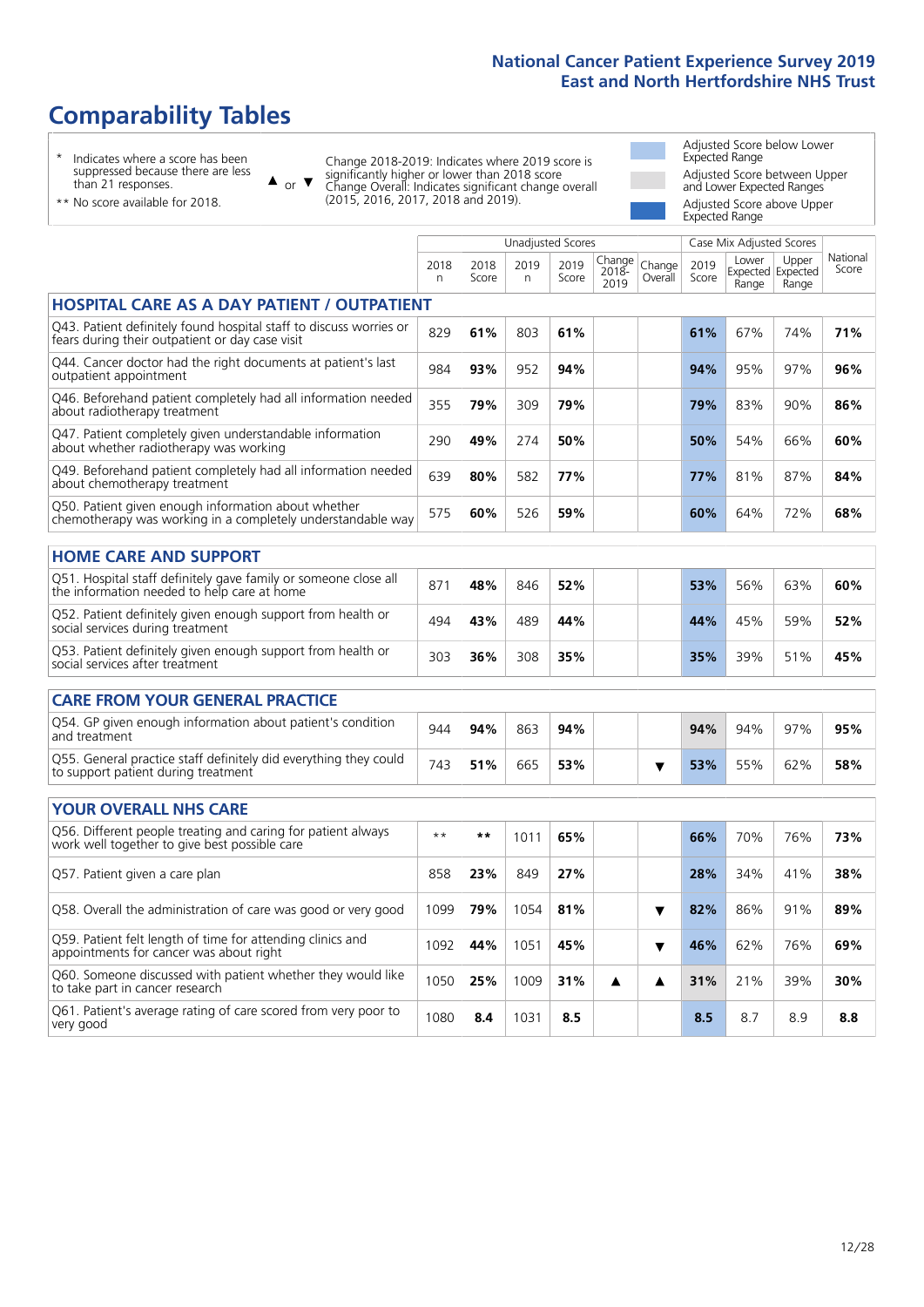# **Tumour Type Tables**

- \* Indicates where a score has been suppressed because there are less than 21 responses.
- n.a. Indicates that there were no respondents for that tumour group.

| <b>SEEING YOUR GP</b>                           |          |         |               |                             |                     |                |                  |      | Tumour Group                |         |                                                         |                 |                     |       |                |
|-------------------------------------------------|----------|---------|---------------|-----------------------------|---------------------|----------------|------------------|------|-----------------------------|---------|---------------------------------------------------------|-----------------|---------------------|-------|----------------|
|                                                 |          | Brain   | <b>Breast</b> | Colorectal<br>LGT           | ত<br>Gynaecologic   | Haematological | Head and<br>Neck | Lung | Prostate                    | Sarcoma | Skin                                                    | Upper<br>Gastro | Jrological          | Other | All<br>Cancers |
| Q1. Saw GP once or twice before being told they | Trust    | $\star$ |               | 95% 77% 71% 65% 74% 72% 81% |                     |                |                  |      |                             |         |                                                         |                 | 74% 50% 70% 78% 78% |       |                |
| needed to go to hospital                        | National | 59%     |               | 94% 75% 77%                 |                     |                |                  |      | 67%   79%   71%   82%   71% |         | 90% 74% 83% 74% 79%                                     |                 |                     |       |                |
| Q2. Patient thought they were seen as soon as   | Trust    | $\star$ |               | 87% 72%                     | 75% 83% 71% 81% 82% |                |                  |      |                             | $\star$ |                                                         |                 | 76% 67% 79% 75% 80% |       |                |
| necessary                                       | National |         |               |                             |                     |                |                  |      |                             |         | 79% 89% 83% 81% 82% 81% 84% 86% 69% 85% 79% 85% 79% 84% |                 |                     |       |                |

#### **DIAGNOSTIC TESTS** Tumour Group

|                                                   |                                                                  | Brain   | <b>Breast</b> | Colorectal | Gynaecological | Haematological | Head and<br>Neck | Lung                        | Prostate | Sarcoma | Skin   | Upper<br>Gastro | Jrological                                              | Other | All<br>Cancers |
|---------------------------------------------------|------------------------------------------------------------------|---------|---------------|------------|----------------|----------------|------------------|-----------------------------|----------|---------|--------|-----------------|---------------------------------------------------------|-------|----------------|
| Q5. Received all the information needed about     | <b>Trust</b>                                                     | $\star$ |               |            |                |                |                  | 95% 96% 95% 87% 93% 98% 97% |          |         | 97%    |                 | 88% 96% 99% 95%                                         |       |                |
| the test                                          | National                                                         | 93%     |               | 95% 95%    |                |                |                  | 93% 95% 93% 95% 95% 93%     |          |         | $96\%$ |                 | 95% 95% 95% 95%                                         |       |                |
| Q6. The length of time waiting for the test to be | Trust                                                            | $\star$ |               |            |                |                |                  | 92% 84% 84% 84% 69% 77% 88% |          |         | 91%    |                 | 80% 87% 81% 86%                                         |       |                |
| done was about right                              | <b>National</b>                                                  |         |               |            |                |                |                  |                             |          |         |        |                 | 84% 91% 88% 86% 89% 88% 87% 87% 81% 87% 84% 87% 86% 88% |       |                |
| Q7. Test results explained in completely          | Trust                                                            | $\star$ |               | 78% 76%    |                |                |                  | 74% 66% 73% 70% 80%         |          | $\star$ |        |                 | 91% 46% 79% 72% 75%                                     |       |                |
| understandable way                                | National 71% 83% 82% 77% 77% 79% 80% 80% 78% 84% 75% 80% 76% 80% |         |               |            |                |                |                  |                             |          |         |        |                 |                                                         |       |                |

| <b>FINDING OUT WHAT WAS WRONG WITH YOU</b>        |              |         |               |                             |                                 | <b>Tumour Group</b> |                  |                 |          |         |      |                 |                                               |             |                |
|---------------------------------------------------|--------------|---------|---------------|-----------------------------|---------------------------------|---------------------|------------------|-----------------|----------|---------|------|-----------------|-----------------------------------------------|-------------|----------------|
|                                                   |              | Brain   | <b>Breast</b> | ╮<br>olorectal.<br>LGT<br>Ü | Gynaecological                  | aematologica<br>Ĩ   | Head and<br>Neck | Lung            | Prostate | Sarcoma | Skin | Upper<br>Gastro | Urological                                    | Other       | All<br>Cancers |
| Q10. Patient told they could bring a family       | <b>Trust</b> | $\star$ | 73%           | 79%                         | 69%                             | 59%                 | 52%              | 81%             | 69%      | $\star$ |      | 68% 55%         | 67%                                           | 68%         | 170%           |
| member or friend when first told they had cancer  | National     | 85%     | 82%           | 82%                         | 71%                             | 71%                 | 71%              | 77% 79%         |          | 73%     | 69%  | 76%             | 73%                                           | 75%         | 77%            |
| Q11. Patient felt they were told sensitively that | Trust        | $\star$ |               | 84% 87%                     | 72%                             |                     |                  | 80% 83% 83% 84% |          | $\star$ |      | 83% 61%         |                                               | 79% 81% 81% |                |
| they had cancer                                   | National     | 79%     |               |                             | 89% 87% 82% 84% 87% 83% 86% 84% |                     |                  |                 |          |         |      |                 | 89% 81% 84% 83% 86%                           |             |                |
| Q12. Patient completely understood the            | Trust        | $\star$ | 72%           | 74%                         | 69%                             |                     |                  | 55% 66% 78% 76% |          |         | 71%  | 53%             | 79%                                           | 68% 71%     |                |
| explanation of what was wrong                     | National     | 66%     | 77%           | 79%                         | 73%                             | 60%                 |                  | 78% 76% 79%     |          | 67%     |      |                 | 80% 70% 77%                                   |             | 70% 73%        |
| Q13. Patient given easy to understand written     | Trust        | $\star$ | 70%           | 71%                         | 57%                             | 66%                 |                  | 50% 63% 84%     |          | $\star$ |      |                 | 61% 54% 65% 61%                               |             | 68%            |
| information about the type of cancer they had     | National     | 66%     | 78%           | 73%                         | 71%                             |                     |                  |                 |          |         |      |                 | 76%   69%   67%   83%   67%   84%   67%   74% | 65%         | 74%            |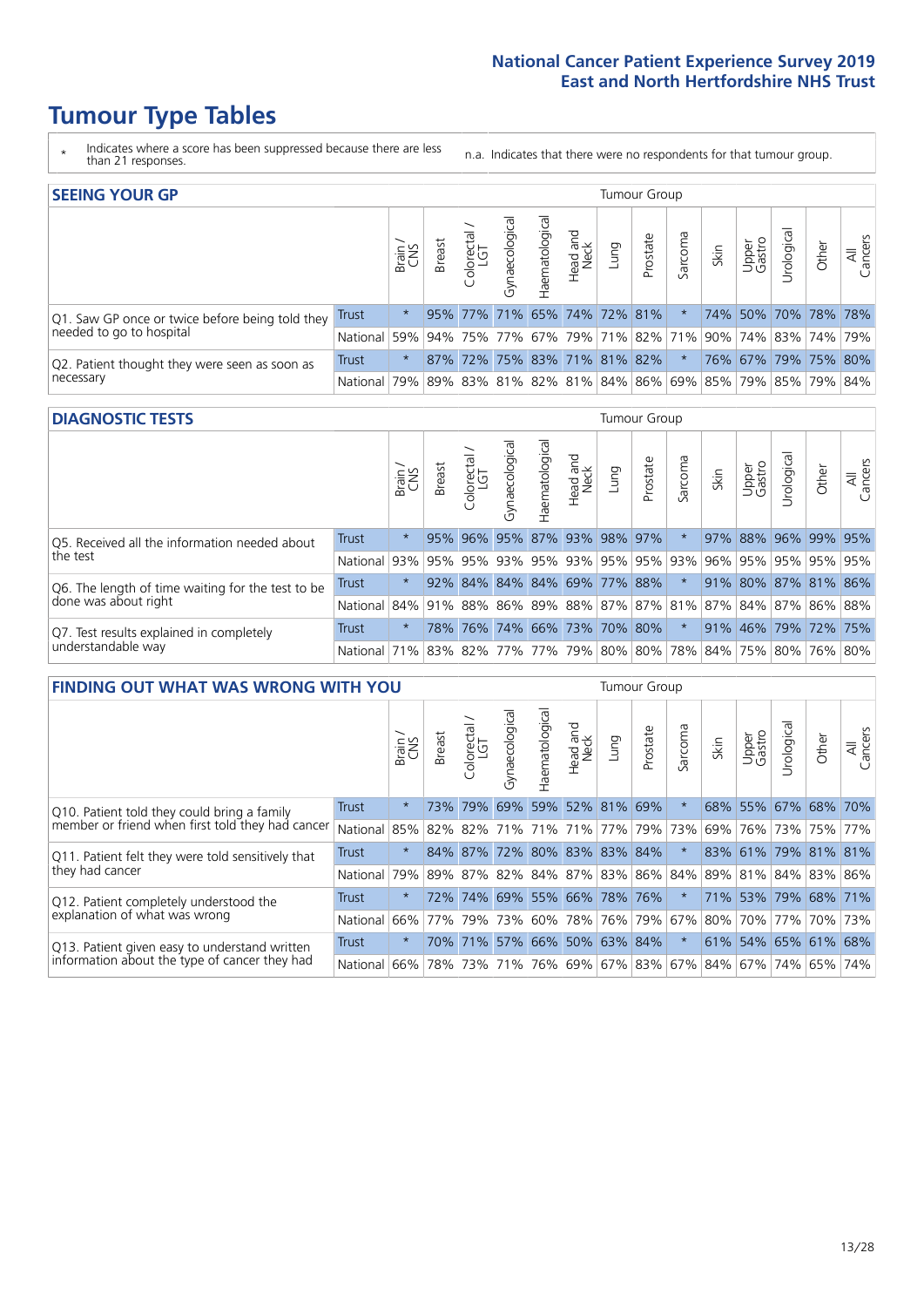# **Tumour Type Tables**

\* Indicates where a score has been suppressed because there are less than 21 responses.

n.a. Indicates that there were no respondents for that tumour group.

| <b>DECIDING THE BEST TREATMENT FOR YOU</b>         |              |         |               |                            |                |                |                        |                                   | <b>Tumour Group</b> |                                         |      | Jrological<br>Upper<br>Gastro<br>Other<br>71% 83% 71%<br>81% 83% 79% 83%<br>57% 79% 65% 68%<br>72%<br>71%<br>70% 73%<br>62% 80% 54% 63%<br>66% 63% 64% 67% |  |                     |                |  |  |  |  |  |
|----------------------------------------------------|--------------|---------|---------------|----------------------------|----------------|----------------|------------------------|-----------------------------------|---------------------|-----------------------------------------|------|------------------------------------------------------------------------------------------------------------------------------------------------------------|--|---------------------|----------------|--|--|--|--|--|
|                                                    |              | Brain   | <b>Breast</b> | olorectal<br>LGT<br>$\cup$ | Gynaecological | Haematological | ad and<br>Neck<br>Head | Lung                              | Prostate            | arcoma<br>vĀ                            | Skin |                                                                                                                                                            |  |                     | All<br>Cancers |  |  |  |  |  |
| Q14. Patient felt that treatment options were      | <b>Trust</b> | $\star$ | 78%           | 73%                        | 91%            |                |                        | 68% 67% 80% 79%                   |                     | $\star$                                 | 87%  |                                                                                                                                                            |  |                     | 77%            |  |  |  |  |  |
| completely explained                               | National     | 85%     | 85%           | 85%                        |                |                |                        | 85%   82%   87%   84%   83%   83% |                     |                                         | 89%  |                                                                                                                                                            |  |                     |                |  |  |  |  |  |
| Q15. Patient felt possible side effects were       | Trust        | $\star$ | 63%           | 67%                        |                |                |                        | 68% 58% 71% 72% 71%               |                     |                                         | 88%  |                                                                                                                                                            |  |                     |                |  |  |  |  |  |
| definitely explained in an understandable way      | National     | 69%     | 74%           | 76%                        |                |                | 75% 69% 73%            |                                   | 74% 73%             | 73%                                     | 77%  |                                                                                                                                                            |  |                     |                |  |  |  |  |  |
| Q16. Patient definitely given practical advice and | Trust        | $\star$ |               |                            |                |                |                        | 58% 67% 62% 55% 59% 72% 64%       |                     | 大                                       | 79%  |                                                                                                                                                            |  |                     |                |  |  |  |  |  |
| support in dealing with side effects of treatment  | National     | 63%     | 70%           | 70%                        |                |                | 69% 65% 70%            |                                   | 69% 65%             | 66%                                     | 71%  |                                                                                                                                                            |  |                     |                |  |  |  |  |  |
| Q17. Patient definitely told about side effects    | Trust        | $\star$ | 43%           | 50%                        |                |                |                        | 49% 30% 55% 51% 58%               |                     | $\ast$                                  | 78%  |                                                                                                                                                            |  | 43% 57% 46% 49%     |                |  |  |  |  |  |
| that could affect them in the future               | National     | 62%     | 57%           | 59%                        |                |                |                        | 56% 51% 64% 56% 66%               |                     | 54%                                     | 66%  |                                                                                                                                                            |  | 53% 56% 52%         | 57%            |  |  |  |  |  |
| Q18. Patient definitely involved as much as they   | Trust        | $\star$ |               |                            |                |                |                        | 74% 83% 81% 67% 63% 85% 82%       |                     | $\ast$                                  |      |                                                                                                                                                            |  | 89% 69% 83% 74% 78% |                |  |  |  |  |  |
| wanted in decisions about care and treatment       | National     | 79%     |               |                            |                |                |                        |                                   |                     | 81% 83% 81% 80% 81% 81% 84% 81% 87% 79% |      |                                                                                                                                                            |  | 79% 78% 81%         |                |  |  |  |  |  |

#### **CLINICAL NURSE SPECIALIST (CNS)** Tumour Group

|                                             |          | Brain   | <b>Breast</b> | olorectal<br>LGT<br>Ü | aecologica<br>Š | $\overline{\sigma}$<br>O<br>Haematologi | Head and<br>Neck | Lung                | Prostate | Sarcoma | Skin | Upper<br>Gastro                                                             | $\sigma$<br>rologica | Other | All<br>Cancers |
|---------------------------------------------|----------|---------|---------------|-----------------------|-----------------|-----------------------------------------|------------------|---------------------|----------|---------|------|-----------------------------------------------------------------------------|----------------------|-------|----------------|
| Q19. Patient given the name of a CNS who    | Trust    | $\star$ |               | 89% 93%               | 94%             |                                         |                  | 85% 97% 100% 88%    |          |         |      | 97% 93% 81% 91%                                                             |                      |       | $90\%$         |
| would support them through their treatment  | National |         |               |                       |                 |                                         |                  |                     |          |         |      | 95% 95% 92% 95% 92% 91% 94% 91% 91% 91% 92% 85% 89%                         |                      |       | 92%            |
| Q20. Patient found it very or quite easy to | Trust    | $\star$ |               | 80% 87%               |                 |                                         |                  | 78% 69% 78% 67% 75% |          | $\star$ |      | 82% 72% 88% 81% 79%                                                         |                      |       |                |
| contact their CNS                           | National |         |               |                       |                 |                                         |                  |                     |          |         |      | 86% 84% 88% 85% 87% 86% 86% 80% 86% 90% 85% 83% 83%                         |                      |       | 85%            |
| Q21. Patient got understandable answers to  | Trust    | $\star$ |               | 82% 89%               | 80%             |                                         |                  | 80% 76% 76% 89%     |          | $\star$ |      | 80% 88% 92% 85%                                                             |                      |       | 84%            |
| important questions all or most of the time | National |         |               |                       |                 |                                         |                  |                     |          |         |      | 82%   87%   89%   86%   89%   88%   86%   87%   87%   93%   86%   87%   86% |                      |       | 87%            |

| <b>SUPPORT FOR PEOPLE WITH CANCER</b>                                                             |          |         |               |            |                |                |                        |      | <b>Tumour Group</b>         |                      |         |                 |                 |             |                |
|---------------------------------------------------------------------------------------------------|----------|---------|---------------|------------|----------------|----------------|------------------------|------|-----------------------------|----------------------|---------|-----------------|-----------------|-------------|----------------|
|                                                                                                   |          | Brain   | <b>Breast</b> | Colorectal | Gynaecological | Haematological | ad and<br>Neck<br>Head | Lung | Prostate                    | arcoma<br>$\sqrt{ }$ | Skin    | Upper<br>Gastro | Jrological      | Other       | All<br>Cancers |
| Q22. Hospital staff gave information about<br>support or self-help groups for people with         | Trust    | $\star$ | 84%           | 85%        | 88%            | 76%            | 92%                    | 88%  | 88%                         |                      | 86%     | 77%             | 80%             | 76%         | 84%            |
| cancer                                                                                            | National | 92%     |               | 92% 88%    | 87%            |                |                        |      | 86% 88% 87% 91%             | 86%                  | 90%     |                 | 88% 81% 83% 88% |             |                |
| Q23. Hospital staff discussed or gave information<br>about the impact cancer could have on day to | Trust    | $\star$ | 82%           | 80%        | 78%            |                | 71% 78%                |      | 69% 89%                     | $\star$              |         | 71%             | 81% 79%         |             | 81%            |
| day activities                                                                                    | National | 84%     |               | 86% 85%    | 82%            | 84%            |                        |      | 84% 83% 88%                 | 81%                  | 86%     | 83%             |                 | 78% 79%     | 84%            |
| Q24. Hospital staff gave information on getting                                                   | Trust    | $\star$ |               | 68% 60%    | 60%            | 55%            | $\ast$                 |      | 70% 66%                     | $\star$              | $\star$ | $\star$         |                 | 59% 61% 63% |                |
| financial help or possible benefits                                                               | National | 78%     |               | 68% 61%    |                |                | 66% 61% 67%            |      | 72% 55%                     | 64%                  | 60%     | 64%             | 47%             | 59%         | 63%            |
| Q25. Hospital staff told patient they could get                                                   | Trust    | $\star$ |               | 81% 90%    |                |                | 82% 93% 67% 77% 81%    |      |                             | $\star$              | 83%     | $^\star$        |                 | 76% 83%     | 83%            |
| free prescriptions                                                                                | National | 82%     |               | 81% 83%    |                |                |                        |      | 79%   87%   84%   86%   80% | 78%                  |         | 71% 84%         |                 | 73% 81% 82% |                |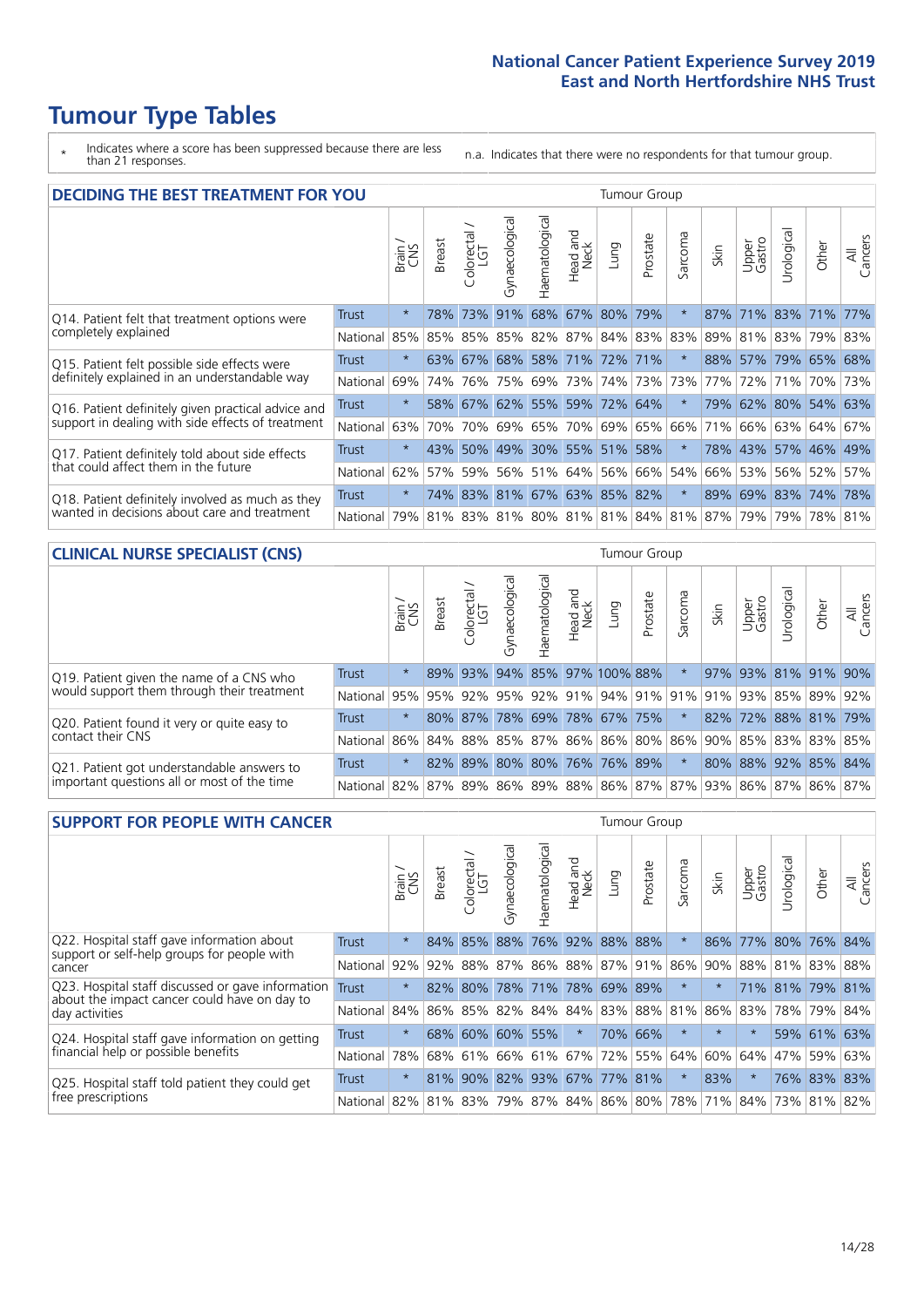# **Tumour Type Tables**

- \* Indicates where a score has been suppressed because there are less than 21 responses.
- n.a. Indicates that there were no respondents for that tumour group.

| <b>OPERATIONS</b>                                |              |         |               |                       |                    |                |                  |          | Tumour Group |         |                                     |                 |            |         |                |
|--------------------------------------------------|--------------|---------|---------------|-----------------------|--------------------|----------------|------------------|----------|--------------|---------|-------------------------------------|-----------------|------------|---------|----------------|
|                                                  |              | Brain   | <b>Breast</b> | olorectal<br>LGT<br>Ü | ᠊ᢛ<br>Gynaecologic | Haematological | Head and<br>Neck | Lung     | Prostate     | Sarcoma | Skin                                | Upper<br>Gastro | Urological | Other   | All<br>Cancers |
| Q27. Beforehand, patient had all the information | Trust        | $\star$ |               | 96% 99%               | 92%                | $\star$        | $\star$          | $\star$  | 97%          | $\star$ | $\star$                             | $\star$         | 98%        | $\star$ | 96%            |
| needed about the operation                       | National     | 96%     | 97%           | 96%                   | 96%                |                |                  |          |              |         | 94% 96% 95% 97% 95% 96% 96% 95% 95% |                 |            |         | 96%            |
| Q28. Afterwards, staff completely explained how  | <b>Trust</b> | $\star$ |               | 71% 83%               | 75%                | $\star$        | $\star$          | $^\star$ | 75%          |         | $\star$                             | $\star$         | 80%        | $\ast$  | 76%            |
| operation had gone in understandable way         | National I   | 76%     |               | 79% 83%               |                    | 79% 78% 79%    |                  |          | 79% 78%      |         | 80% 82% 79% 76% 77%                 |                 |            |         | 79%            |

#### **HOSPITAL CARE AS AN INPATIENT** Tumour Group

|                                                                                                   |              | Brain   | <b>Breast</b> | $\frac{\text{Colored}}{\text{LGT}}$ | Gynaecological | Haematological | Head and<br>Neck | Lung    | Prostate | Sarcoma | Skin            | Upper<br>Gastro | Urological | Other       | Cancers<br>$\overline{\overline{z}}$ |
|---------------------------------------------------------------------------------------------------|--------------|---------|---------------|-------------------------------------|----------------|----------------|------------------|---------|----------|---------|-----------------|-----------------|------------|-------------|--------------------------------------|
| Q30. Hospital staff didn't talk in front of patient<br>as if patient wasn't there                 | <b>Trust</b> | $\star$ | 76%           | 67%                                 | 77%            | $\star$        | 76%              | $\star$ | 90%      | $\star$ | $\star$         | $\star$         | 77%        | 79%         | 78%                                  |
|                                                                                                   | National     | 81%     | 86%           | 81%                                 | 83%            | 84%            |                  | 83% 81% | 88%      | 86%     | 86%             | 81%             | 83%        | 82%         | 84%                                  |
| 031. Patient had confidence and trust in all<br>doctors treating them                             | <b>Trust</b> | $\star$ | 79%           | 88%                                 | 79%            | $\star$        | 91%              | $\star$ | 93%      | $\star$ | $\star$         |                 |            | 83% 76%     | 84%                                  |
|                                                                                                   | National     | 82%     | 83%           | 85%                                 | 83%            | 82%            |                  | 87% 83% | 89%      | 86%     | 85%             | 81%             | 85%        | 80%         | 84%                                  |
| Q32. Patient's family or someone close definitely                                                 | <b>Trust</b> | $\star$ |               | 66% 65%                             | 64%            | $\star$        | $\star$          | $\star$ | 68%      | $\star$ | $\star$         | $\star$         |            | 65% 65%     | 66%                                  |
| felt able to talk to a doctor                                                                     | National     | 67%     | 72%           | 73%                                 | 72%            | 74%            | 75%              | 74%     | 72%      | 71%     | 74%             | 73%             | 71%        | 69%         | 72%                                  |
| Q33. Patient had confidence and trust in all the<br>ward nurses treating them                     | <b>Trust</b> | $\star$ | 62%           | 62%                                 | 70%            | $\star$        | 64%              | $\star$ | 77%      | $\star$ | $\star$         | $\star$         |            | 72% 72%     | 69%                                  |
|                                                                                                   | National     | 72%     | 73%           | 72%                                 |                | 71% 77%        |                  | 75% 77% | 79%      | 74%     | 75%             | 73%             | 77%        | 69% 74%     |                                      |
| Q34. Patient thought there were always or nearly<br>always enough nurses on duty to care for them | <b>Trust</b> | $\star$ | 61%           | 50%                                 | 70%            | $\star$        | 55%              | $\star$ | 66%      | $\star$ | $\star$         | $\star$         | 44%        | 56%         | 58%                                  |
|                                                                                                   | National     | 68%     | 64%           | 62%                                 | 63%            | 63%            | 65%              | 68%     | 72%      | 65%     | 70%             | 65%             | 66%        | 60%         | 64%                                  |
| Q35. All hospital staff asked patient what name<br>they prefer to be called by                    | <b>Trust</b> | $\star$ | 57%           | 72%                                 | 74%            | $\star$        | 55%              | $\star$ | 59%      | $\star$ | $\star$         | $\star$         |            | 62% 52%     | 63%                                  |
|                                                                                                   | National     | 68%     | 62%           | 74%                                 | 65%            | 72%            |                  | 71% 76% | 72%      | 74%     | 70%             | 78%             | 76%        | 69% 71%     |                                      |
| Q36. Patient always given enough privacy when                                                     | Trust        | $\star$ | 79%           | 81%                                 | 86%            | $\star$        | 76%              | $\star$ | 86%      | $\star$ | $\star$         | $\star$         | 79%        | 72%         | 81%                                  |
| discussing condition or treatment                                                                 | National     | 78%     | 84%           | 85%                                 | 81%            | 86%            |                  | 87% 84% | 88%      | 84%     | 84%             | 84%             | 85%        | 82% 85%     |                                      |
| Q37. Patient definitely found hospital staff to                                                   | <b>Trust</b> | $\star$ |               | 38% 51% 42%                         |                | $\star$        | $\star$          | $\star$ | 34%      | $\star$ | $\star$         | $\star$         | 53%        | $\star$     | 43%                                  |
| discuss worries or fears during their inpatient visit                                             | National     | 45%     |               | 51% 55% 51%                         |                | 56%            | 52%              | 49%     | 53%      | 54%     |                 | 51% 53%         | 49%        | 46%         | 52%                                  |
| Q38. Hospital staff definitely did everything they                                                | Trust        | $\star$ | 78%           | 78% 86%                             |                | $\star$        | $\star$          | $\star$ | 79%      | $\star$ | $\star$         | $\star$         |            | 80% 84% 80% |                                      |
| could to help control pain                                                                        | National     | 85%     | 83%           | 84%                                 | 82%            | 82%            | 80%              | 84%     | 85%      | 83%     | 85%             | 82%             | 81%        | 82%         | 83%                                  |
| Q39. Patient always felt they were treated with                                                   | Trust        | $\star$ |               | 88% 81% 88%                         |                | $\star$        | 86%              | $\star$ | 86%      | $\star$ | $\star$         |                 |            | 87% 76% 85% |                                      |
| respect and dignity while in hospital                                                             | National     | 85%     |               | 87% 87%                             | 85%            | 89%            |                  | 87% 88% | 91%      | 89%     | 89%             | 88%             |            | 90% 86% 88% |                                      |
| Q40. Patient given clear written information<br>about what should or should not do after leaving  | <b>Trust</b> | $\star$ | 77%           | 89%                                 | 80%            | $\star$        | $\star$          | $\star$ | 89%      | $\star$ | $\star$         | $\star$         |            | 90% 68%     | 83%                                  |
| hospital                                                                                          | National     | 80%     | 89%           | 86%                                 | 86%            | 83%            | 87%              | 82%     | 91%      | 85%     | 90%             | 82%             | 87%        | 83%         | 86%                                  |
| Q41. Hospital staff told patient who to contact                                                   | Trust        | $\star$ | 86%           | 88%                                 | 89%            | $\star$        | 95%              | $\star$ | 91%      | $\star$ | $\star$         | $\star$         |            | 98% 88%     | 91%                                  |
| if worried about condition or treatment after<br>leaving hospital                                 | National     | 94%     |               | 95% 95% 93%                         |                | 96%            |                  | 93% 92% |          |         | 96% 94% 95% 92% |                 | 92%        | 93% 94%     |                                      |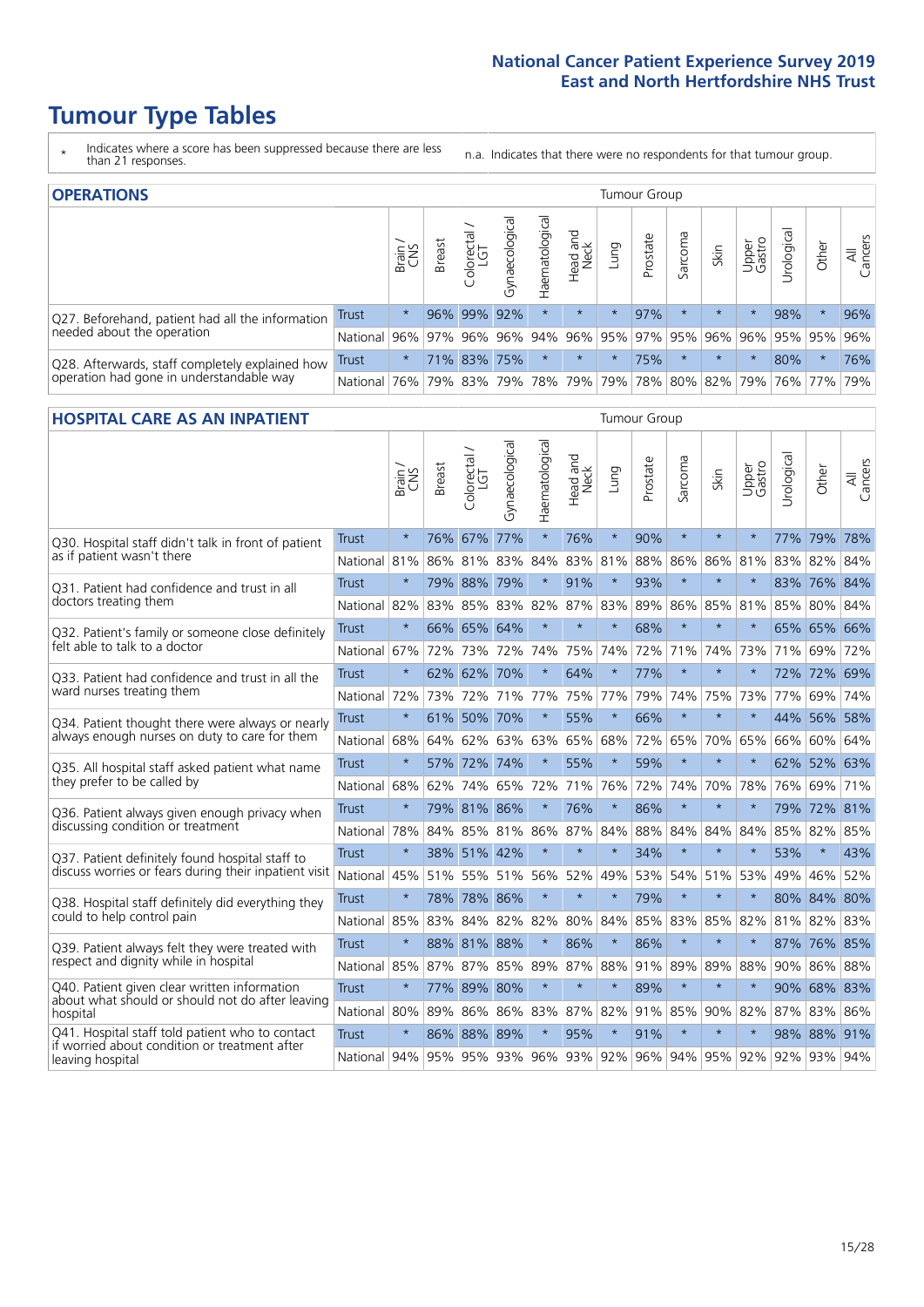# **Tumour Type Tables**

- \* Indicates where a score has been suppressed because there are less than 21 responses.
- n.a. Indicates that there were no respondents for that tumour group.

| <b>HOSPITAL CARE AS A DAY PATIENT / OUTPATIENT</b>                                                                    | <b>Tumour Group</b> |         |               |                          |                |                |                         |         |          |         |          |                 |             |                 |                |
|-----------------------------------------------------------------------------------------------------------------------|---------------------|---------|---------------|--------------------------|----------------|----------------|-------------------------|---------|----------|---------|----------|-----------------|-------------|-----------------|----------------|
|                                                                                                                       |                     | Brain   | <b>Breast</b> | colorectal /<br>LGT<br>Ü | Gynaecological | Haematological | ead and<br>Neck<br>Head | Lung    | Prostate | Sarcoma | Skin     | Upper<br>Gastro | Urological  | Other           | All<br>Cancers |
| Q43. Patient definitely found hospital staff to                                                                       | <b>Trust</b>        | $\star$ | 60%           | 64%                      | 55%            | 46%            | 56%                     | 71%     | 64%      | $\star$ | 76%      | 40%             | 67%         | 64%             | 61%            |
| discuss worries or fears during their outpatient or<br>day case visit                                                 | National            | 66%     | 68%           | 73%                      | 70%            | 73%            | 72%                     | 70%     | 74%      | 72%     | 72%      | 71%             | 67%         | 68%             | 71%            |
| Q44. Cancer doctor had the right documents at<br>patient's last outpatient appointment                                | Trust               | $\star$ | 90%           | 96%                      | 97%            | 91%            | 97%                     | 93%     | 95%      | $\star$ | 100% 89% |                 | 97%         | 95%             | 94%            |
|                                                                                                                       | National            | 94%     | 96%           | 96%                      | 96%            | 97%            |                         | 96% 96% | 96%      | 96%     | 96%      | 94%             | 96%         | 95%             | 96%            |
| Q46. Beforehand patient completely had                                                                                | <b>Trust</b>        | $\star$ | 81%           | 73%                      | $\star$        | $\ast$         | 76%                     | $\star$ | 78%      | $\star$ | n.a.     | $\star$         | $\star$     | 81%             | 79%            |
| all information needed about radiotherapy<br>treatment                                                                | National            | 91%     | 88%           | 83%                      | 88%            | 84%            | 86%                     | 86%     | 88%      | 88%     | 84%      | 86%             | 83%         | 84%             | 86%            |
| Q47. Patient completely given understandable                                                                          | Trust               | $\star$ | 53%           | $\star$                  |                |                | $\star$                 | $\star$ | 54%      | $\star$ | n.a.     |                 | $\star$     | 46%             | 50%            |
| information about whether radiotherapy was<br>working                                                                 | National            | 56%     | 60%           | 57%                      | 61%            | 62%            | 63%                     | 59%     | 60%      | 67%     | 57%      | 52%             | 59%         | 59%             | 60%            |
| Q49. Beforehand patient completely had all                                                                            | <b>Trust</b>        | $\star$ | 69%           | 80%                      | 77%            | 68%            | $\star$                 | 81%     | 86%      | $\star$ |          |                 | 85% 85% 83% |                 | 77%            |
| information needed about chemotherapy<br>treatment                                                                    | National            | 80%     | 82%           | 86%                      | 87%            | 85%            | 79%                     |         | 84% 86%  | 86%     | 90%      |                 |             | 84% 85% 85% 84% |                |
| Q50. Patient given enough information about<br>whether chemotherapy was working in a<br>completely understandable way | <b>Trust</b>        | $\star$ | 54%           | 52%                      | 65%            | 57%            | $\star$                 | 57%     | 72%      | $\star$ | $\star$  | 65%             | 71%         | 62%             | 59%            |
|                                                                                                                       | National            | 54%     | 62%           | 64%                      | 68%            | 75%            |                         | 57% 67% | 66%      | 71%     | 79%      | 61%             | 68%         | 69%             | 68%            |

#### **HOME CARE AND SUPPORT** Tumour Group

|                                                                                                                   |                                          | Brain   | <b>Breast</b> | Colorectal<br>LGT | Gynaecological | Haematological | Head and<br>Neck | Dung                | Prostate | Sarcoma | Skin                                                | Upper<br>Gastro | Urological | Other           | All<br>Cancers |
|-------------------------------------------------------------------------------------------------------------------|------------------------------------------|---------|---------------|-------------------|----------------|----------------|------------------|---------------------|----------|---------|-----------------------------------------------------|-----------------|------------|-----------------|----------------|
| Q51. Hospital staff definitely gave family or<br>someone close all the information needed to<br>help care at home | <b>Trust</b>                             | $\star$ | 45%           | 59%               |                |                |                  | 51% 43% 42% 51% 57% |          | $\star$ | 71%                                                 | 56% 62% 51%     |            |                 | 52%            |
|                                                                                                                   | National                                 | 58%     |               | 58% 63%           |                |                |                  |                     |          |         | 57% 62% 67% 59% 61% 62% 65%                         |                 |            | 60%   59%   55% | 60%            |
| Q52. Patient definitely given enough support<br>from health or social services during treatment                   | Trust                                    | $\star$ |               | 43% 50%           |                |                |                  | 38% 26% 48% 48% 41% |          |         | $\star$                                             | $\star$         |            | 50% 46% 44%     |                |
|                                                                                                                   | National                                 |         |               |                   |                |                |                  |                     |          |         | 42% 52% 60% 45% 51% 59% 50% 48% 53% 57% 54% 48% 51% |                 |            |                 | 52%            |
| Q53. Patient definitely given enough support<br>from health or social services after treatment                    | Trust                                    |         |               | n.a. $27\%$ 51%   | 32% 20%        |                | $\star$          | $\star$             | 36%      | $\star$ | $\star$                                             | $\star$         |            | 38% 35%         |                |
|                                                                                                                   | National 39% 41% 53% 39% 43% 56% 40% 46% |         |               |                   |                |                |                  |                     |          |         | 48% 59%                                             | 47% 44%         |            | 44%             | 45%            |

| <b>CARE FROM YOUR GENERAL PRACTICE</b>                                                                     |              |               |               |                   |                |                                                         | Tumour Group     |      |          |         |      |                     |                 |       |                |
|------------------------------------------------------------------------------------------------------------|--------------|---------------|---------------|-------------------|----------------|---------------------------------------------------------|------------------|------|----------|---------|------|---------------------|-----------------|-------|----------------|
|                                                                                                            |              | Brain.<br>CNS | <b>Breast</b> | Colorectal<br>LGT | Gynaecological | Haematological                                          | Head and<br>Neck | Lung | Prostate | Sarcoma | Skin | Upper<br>Gastro     | Jrologica       | Other | All<br>Cancers |
| Q54. GP given enough information about<br>patient's condition and treatment                                | <b>Trust</b> | $\star$       |               | 95% 97%           |                | 92% 90% 93% 91% 97%                                     |                  |      |          |         |      | 93% 92% 96% 93% 94% |                 |       |                |
|                                                                                                            | National 91% |               |               |                   |                | 96% 95% 95% 96% 94% 94% 96% 94% 96%                     |                  |      |          |         |      |                     | 93% 95% 94% 95% |       |                |
| Q55. General practice staff definitely did<br>everything they could to support patient during<br>treatment | <b>Trust</b> | $\star$       |               | 48% 62%           |                | 50% 41% 48% 43% 64%                                     |                  |      |          |         |      |                     | 71% 50% 57% 53% |       |                |
|                                                                                                            | National 55% |               |               |                   |                | 58% 59% 56% 56% 59% 56% 64% 56% 65% 59% 59% 55% 55% 58% |                  |      |          |         |      |                     |                 |       |                |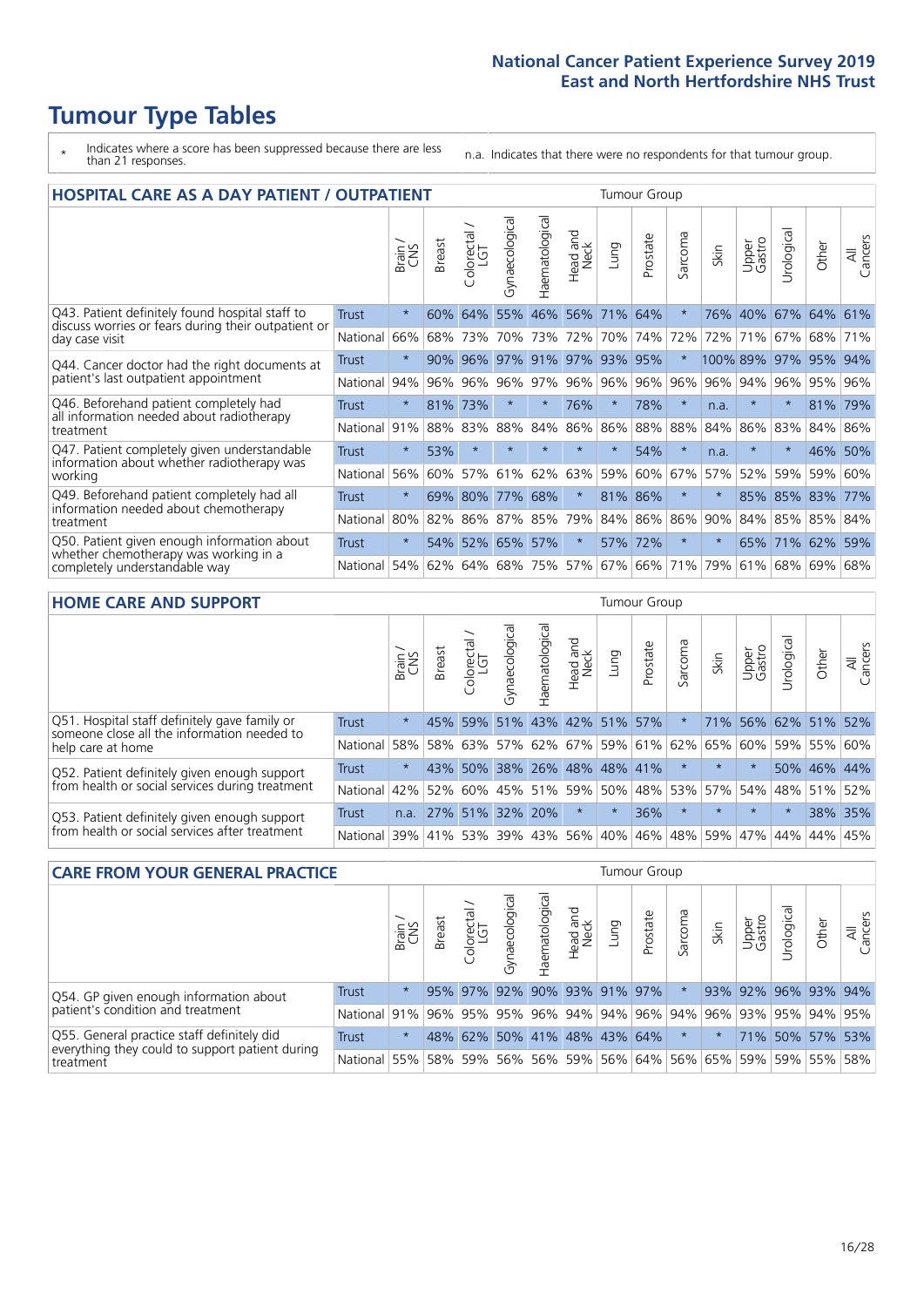# **Tumour Type Tables**

- \* Indicates where a score has been suppressed because there are less than 21 responses.
- n.a. Indicates that there were no respondents for that tumour group.

#### **YOUR OVERALL NHS CARE** THE TWO CONTROLLER THE THE THROUP CHANGE THE TUMOUR GROUP

|              | Brain   | <b>Breast</b> | Colorectal | Gynaecological | Haematological            | aad and<br>Neck<br>Head | Lung                  | Prostate | Sarcoma                                                                                                                 | Skin    | Upper<br>Gastro | Urological | Other             | All<br>Cancers                                                                    |
|--------------|---------|---------------|------------|----------------|---------------------------|-------------------------|-----------------------|----------|-------------------------------------------------------------------------------------------------------------------------|---------|-----------------|------------|-------------------|-----------------------------------------------------------------------------------|
| Trust        | $\star$ | 65%           | 57%        |                | 65%                       | 61%                     | 72%                   |          | $\ast$                                                                                                                  | 74%     | 57%             | 70%        | 59%               | 65%                                                                               |
| National     | 60%     |               |            | 69%            | 75%                       |                         |                       |          | 70%                                                                                                                     | 79%     | 69%             | 74%        |                   | 73%                                                                               |
| <b>Trust</b> | $\star$ |               |            |                |                           |                         |                       |          |                                                                                                                         | 21%     |                 |            |                   |                                                                                   |
| National     | 36%     | 41%           | 40%        | 34%            | 36%                       | 39%                     | 36%                   |          | 34%                                                                                                                     | 44%     | 36%             | 33%        | 31%               | 38%                                                                               |
| Trust        | $\star$ | 85%           | 79%        |                |                           |                         |                       |          | $\star$                                                                                                                 | 91%     | 61%             |            | 78% 81%           |                                                                                   |
| National     | 85%     |               |            |                |                           | 90%                     |                       |          | 88%                                                                                                                     |         |                 |            |                   |                                                                                   |
| Trust        | $\star$ |               |            |                |                           |                         |                       |          | $\star$                                                                                                                 | 53%     |                 |            |                   |                                                                                   |
| National     | 58%     | 68%           | 73%        | 66%            | 66%                       | 71%                     | 71%                   |          | 68%                                                                                                                     | 73%     | 66%             | 75%        |                   | 69%                                                                               |
| Trust        | $\star$ | 27%           | 34%        | 56%            |                           |                         |                       |          | $\star$                                                                                                                 | 48%     | 14%             |            |                   | 31%                                                                               |
| National     | 42%     | 30%           | 32%        | 31%            | 33%                       |                         | 34%                   |          | 36%                                                                                                                     | 20%     | 36%             |            |                   | 30%                                                                               |
| Trust        | $\star$ | 8.4           | 8.4        | 8.5            | 8.4                       | 8.4                     | 8.6                   | 8.5      | $\star$                                                                                                                 | 9.2     | 7.8             | 8.6        | 8.3               | 8.5                                                                               |
| National     | 8.6     | 8.9           | 8.8        | 8.7            | 8.9                       | 8.8                     | 8.8                   | 8.8      | 8.8                                                                                                                     | 8.9     | 8.7             | 8.7        | 8.7               | 8.8                                                                               |
|              |         |               |            | $90\%$         | 73% 73%<br>26% 32%<br>88% | 63%<br>87%<br>91%       | 73%<br>18% 23%<br>21% | 26%      | 70%<br>73% 75%<br>20% 25% 33% 22% 32%<br>40%<br>82% 69% 84% 84% 83%<br>38% 50% 35% 28% 56% 40% 69%<br>76%<br>28%<br>31% | 90% 88% |                 | 90%        | 79%<br>48%<br>21% | 68%<br>30% 31% 25% 27%<br>86% 85% 87% 89%<br>43% 63% 30% 45%<br>64%<br>29%<br>32% |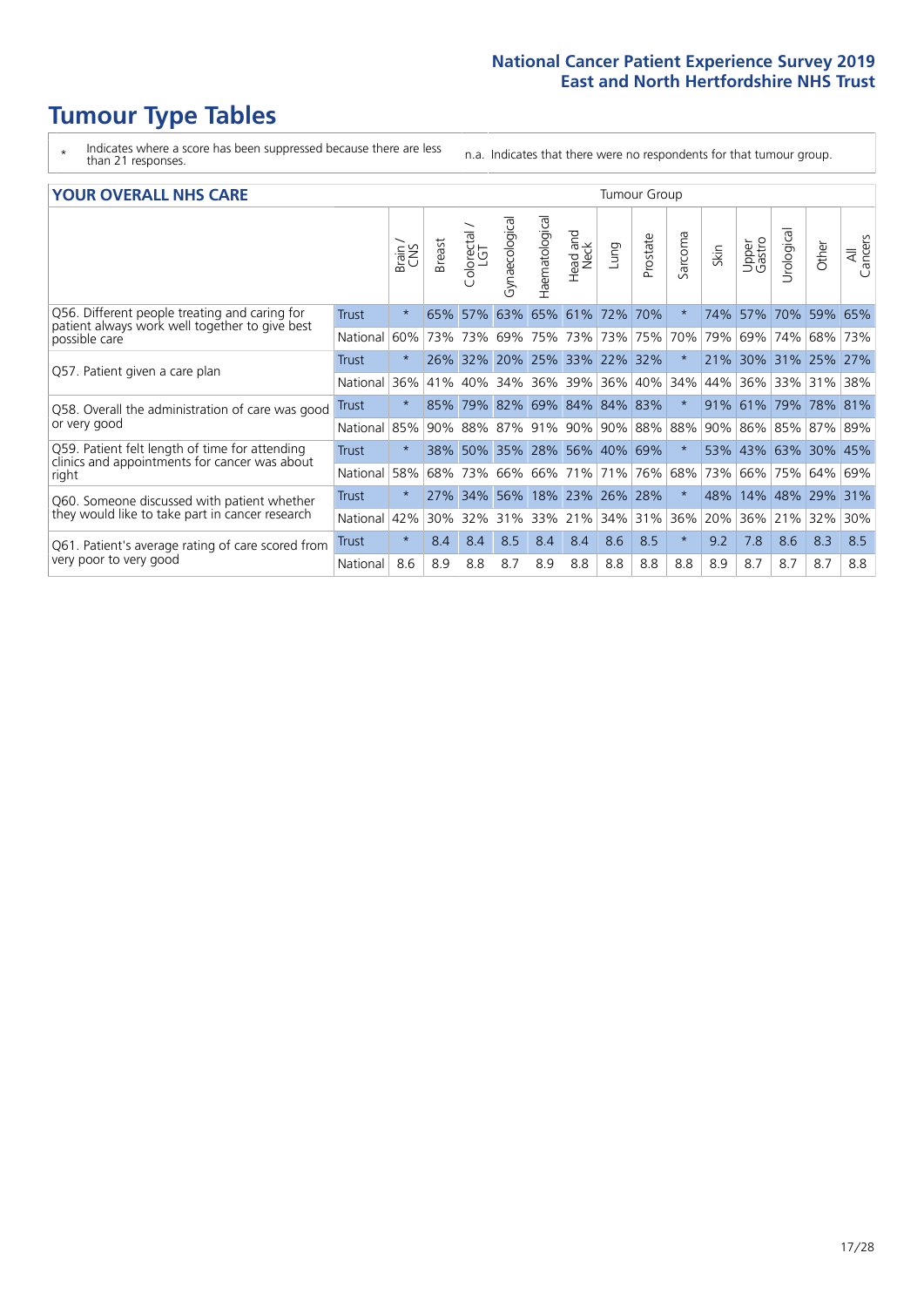### **Year on Year Charts**





#### **DIAGNOSTIC TESTS**





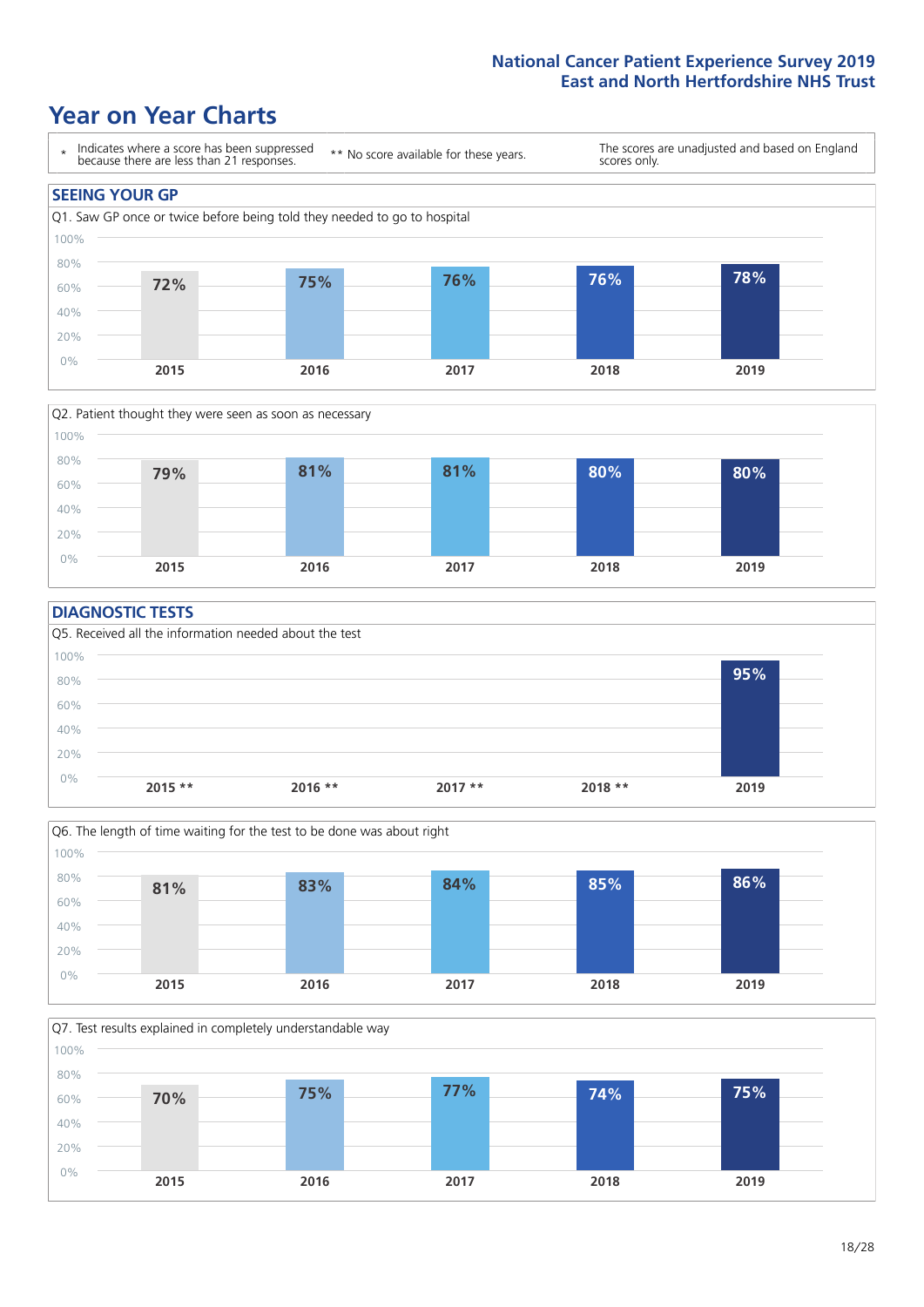







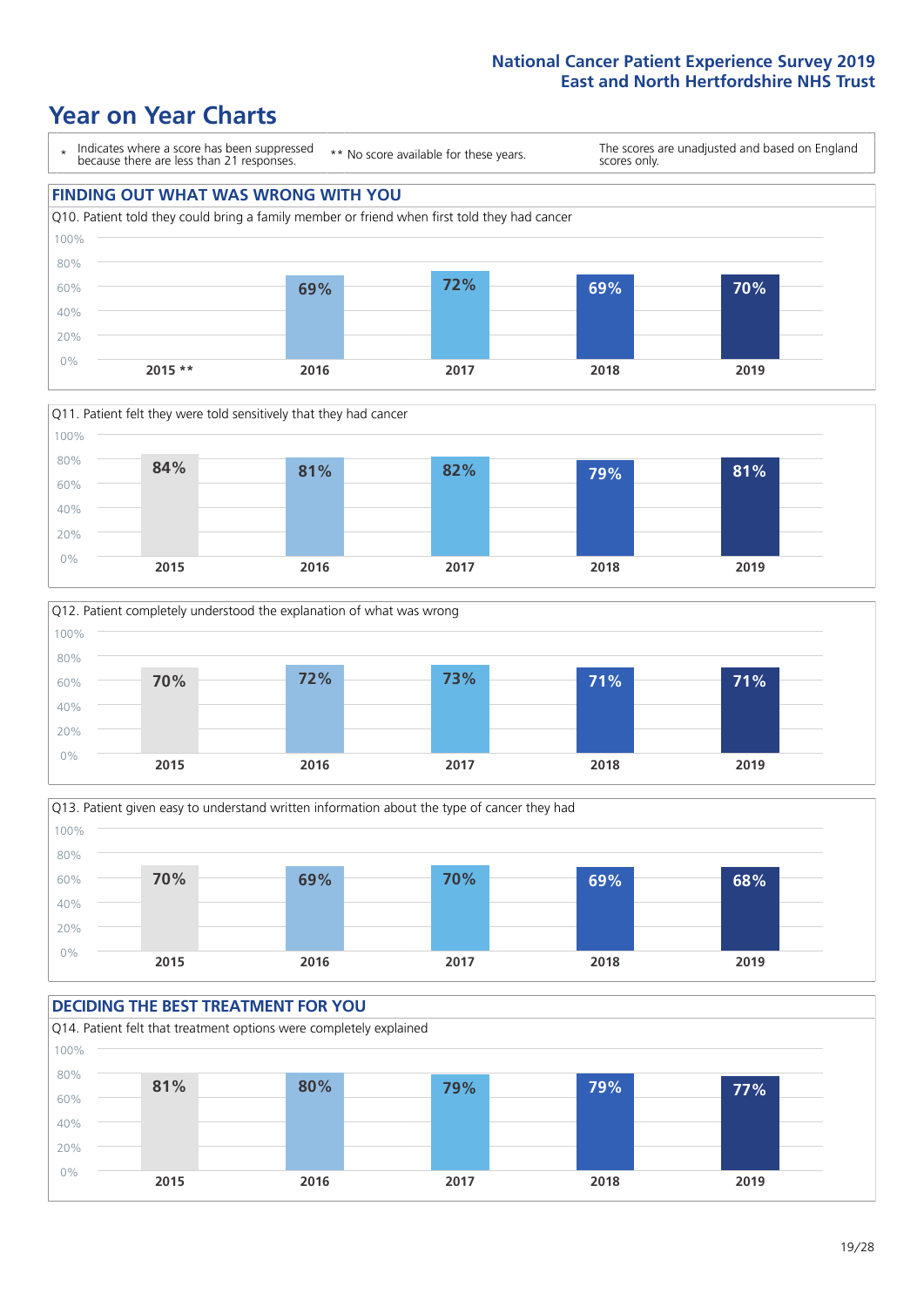





Q18. Patient definitely involved as much as they wanted in decisions about care and treatment  $0%$ 20% 40% 60% 80% 100% **2015 \*\* 2016 \*\* 2017 \*\* 2018 \*\* 2019 78%**

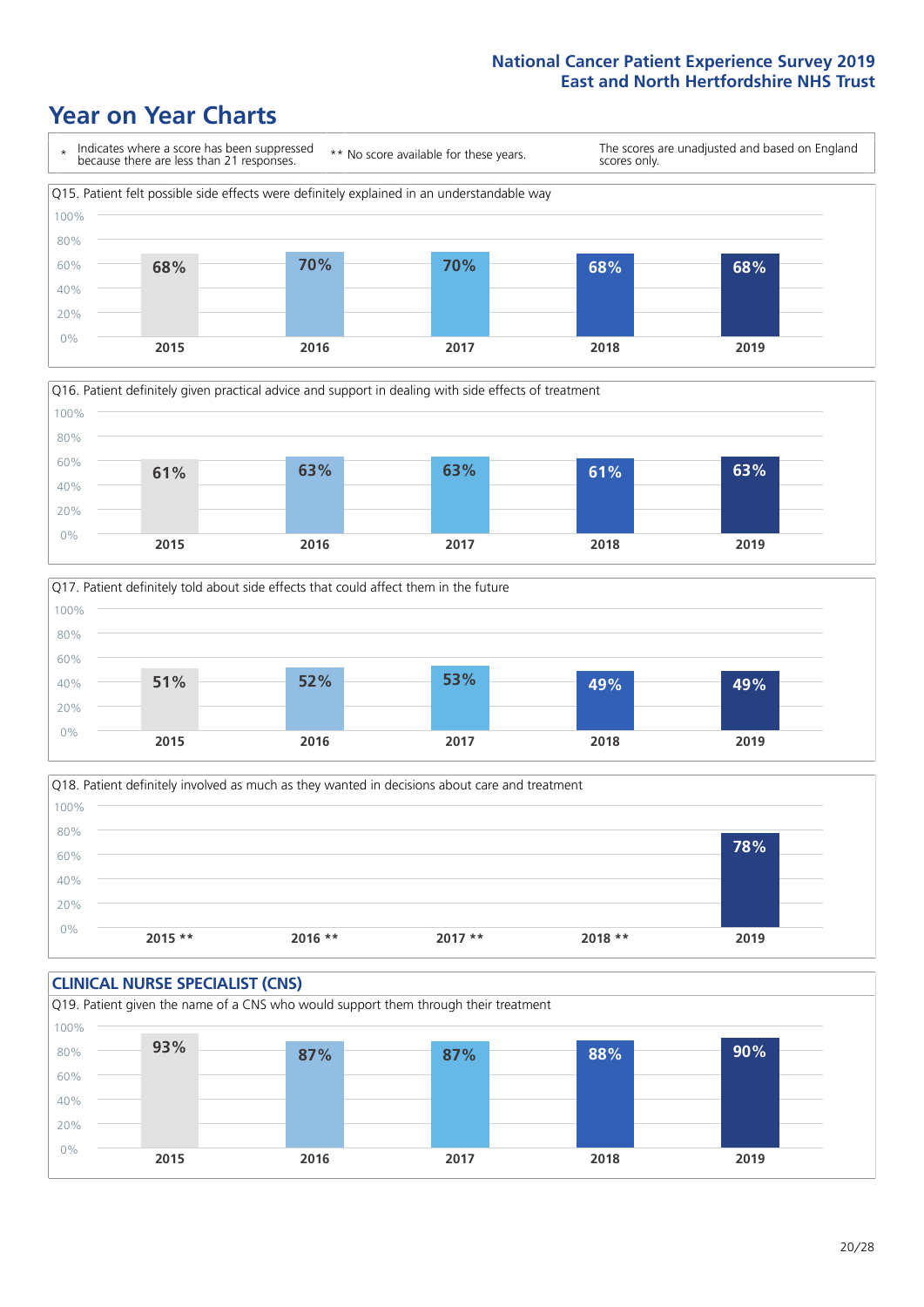







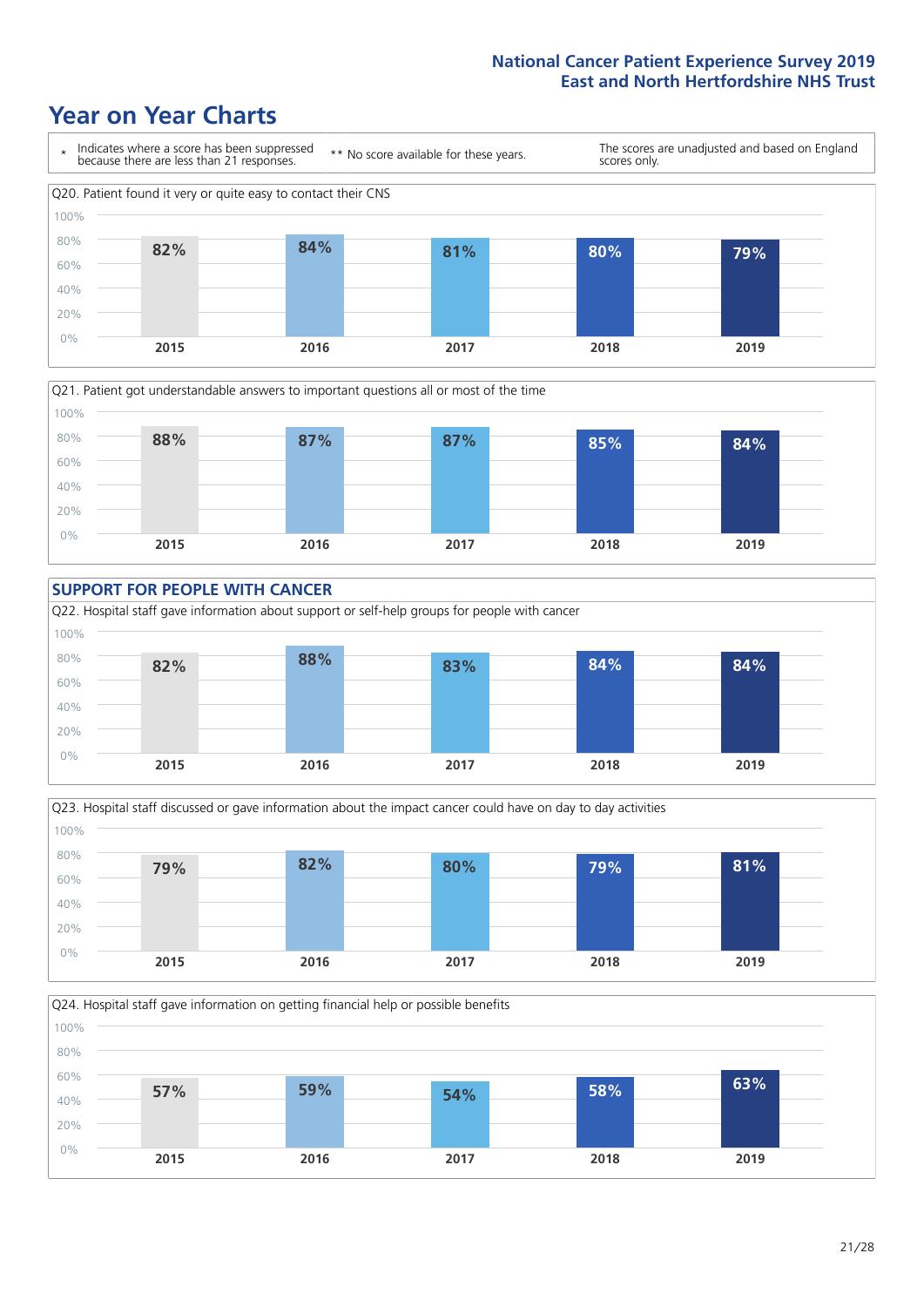### **Year on Year Charts**



#### **OPERATIONS**





#### **HOSPITAL CARE AS AN INPATIENT** Q30. Hospital staff didn't talk in front of patient as if patient wasn't there 0% 20% 40% 60% 80% 100% **2015 \*\* 2016 \*\* 2017 \*\* 2018 \*\* 2019 78%**

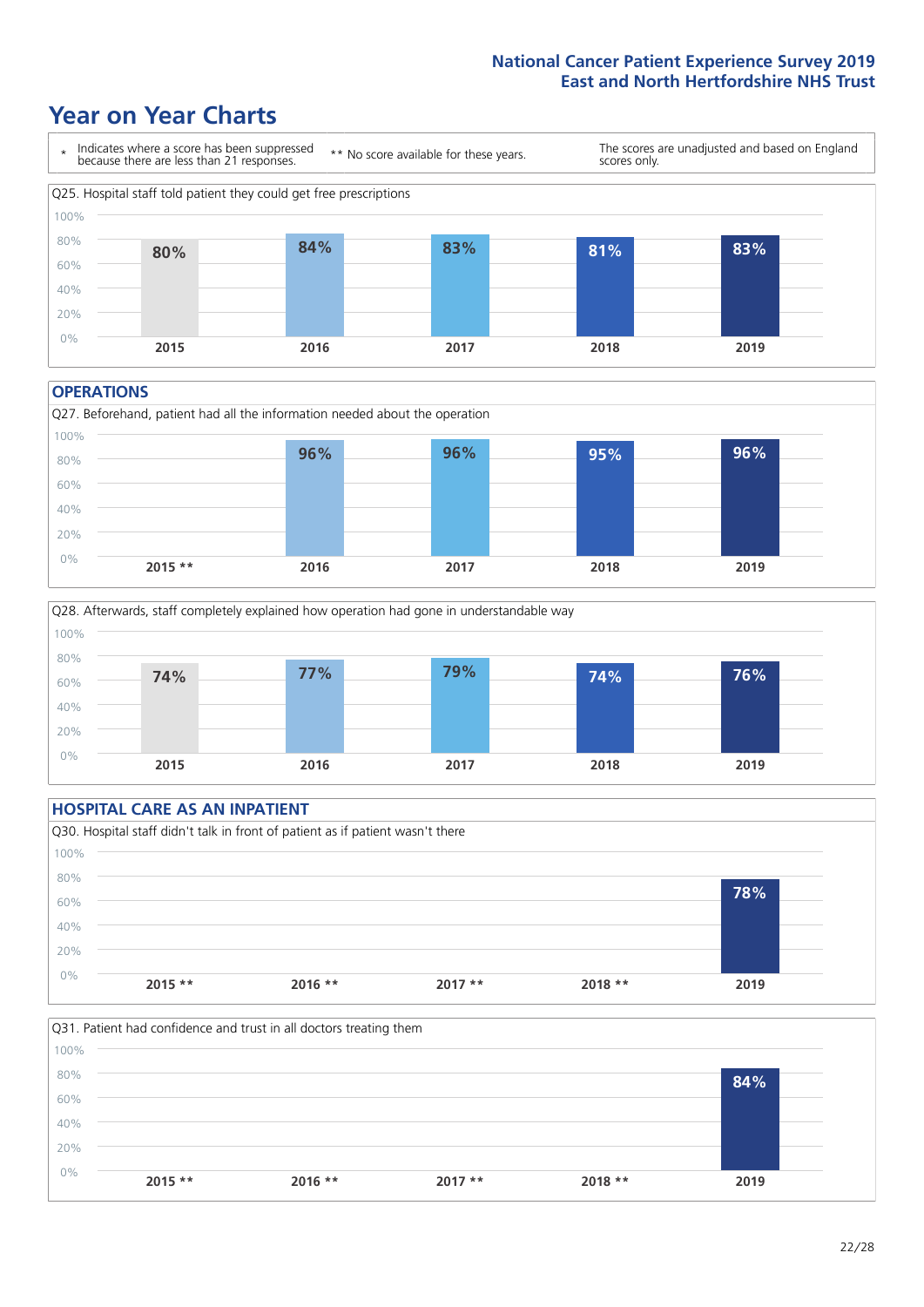







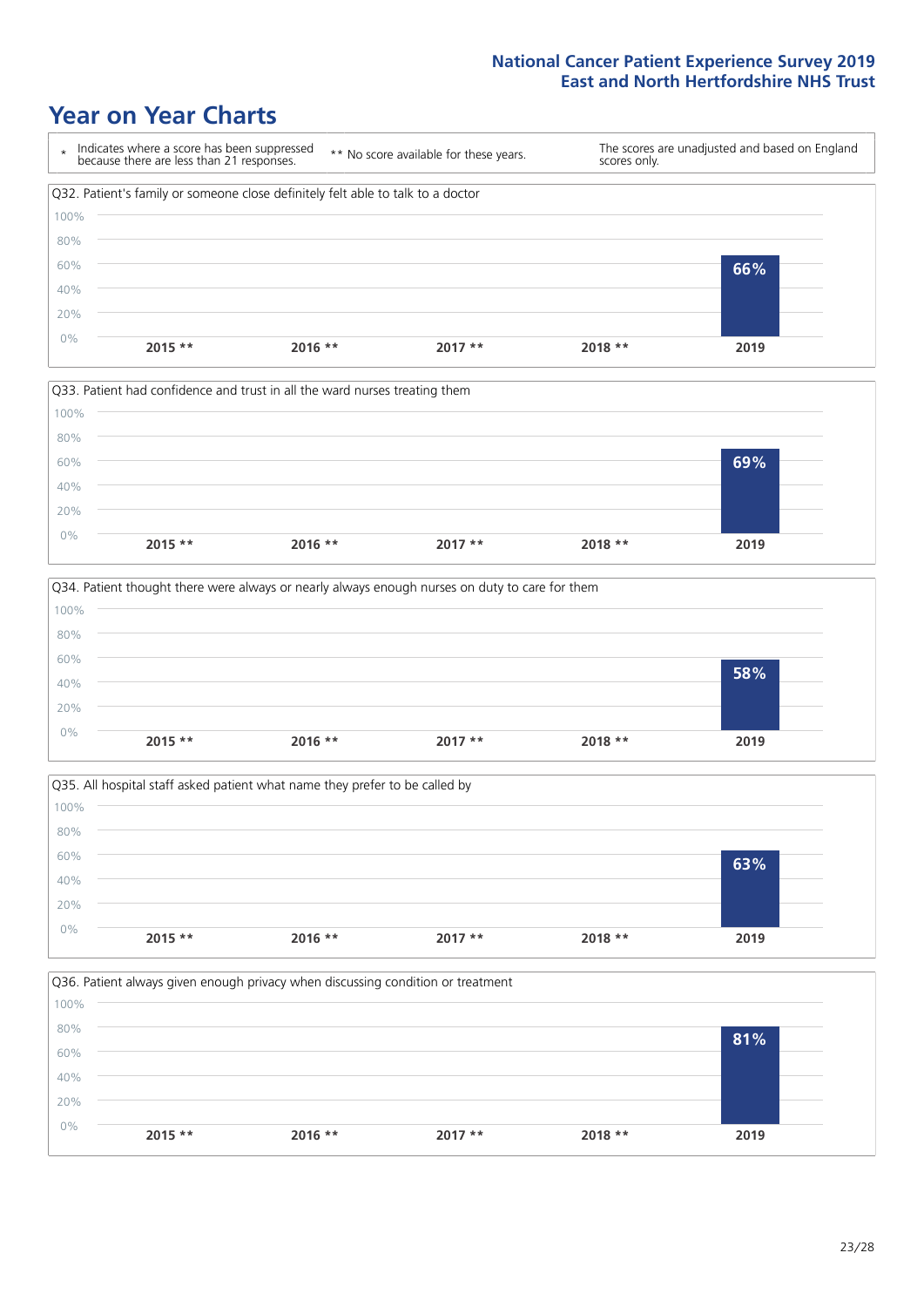







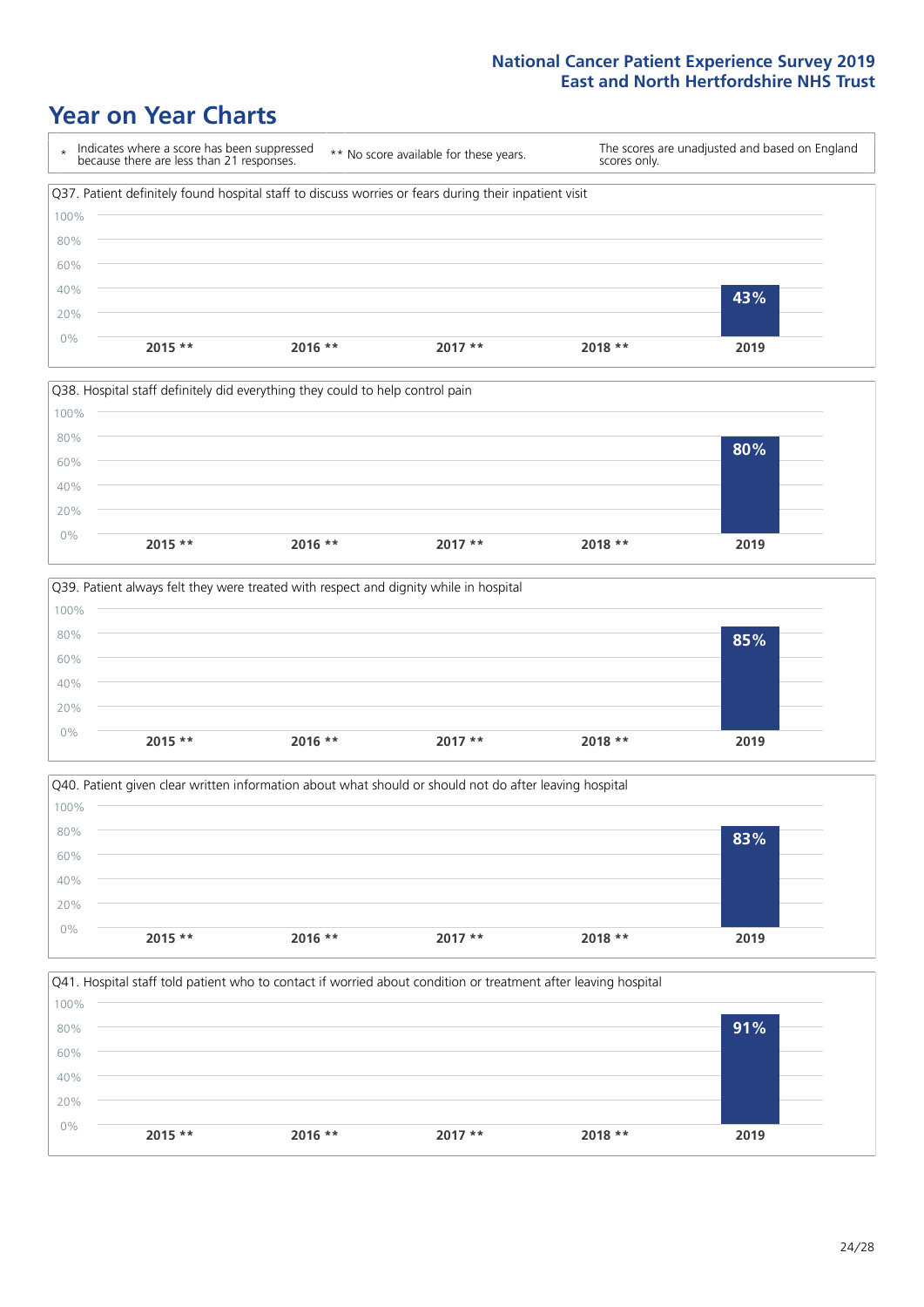### **Year on Year Charts**

\* Indicates where a score has been suppressed because there are less than 21 responses.

\*\* No score available for these years.

The scores are unadjusted and based on England scores only.

#### **HOSPITAL CARE AS A DAY PATIENT / OUTPATIENT**









Q49. Beforehand patient completely had all information needed about chemotherapy treatment

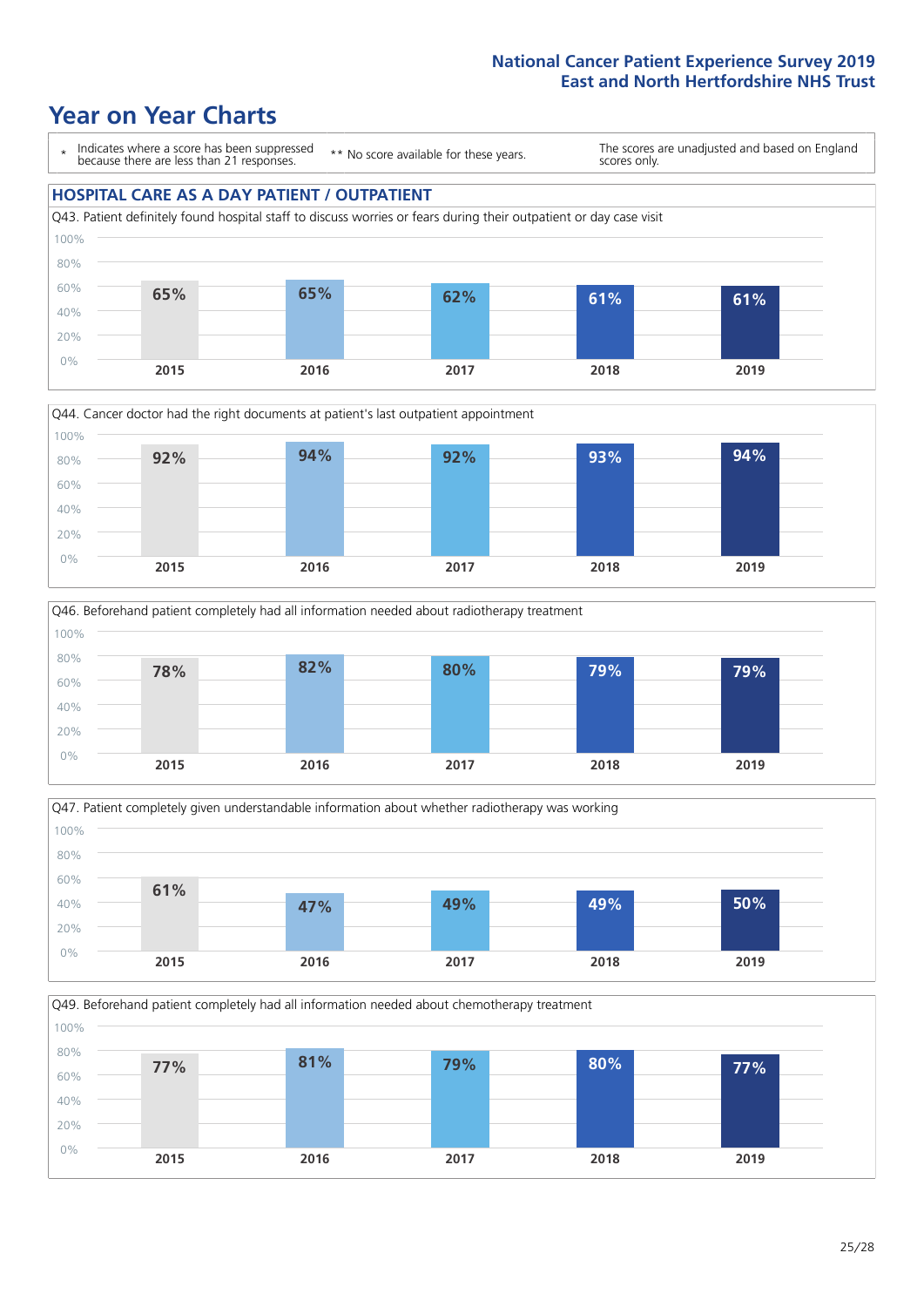### **Year on Year Charts**



#### **HOME CARE AND SUPPORT**







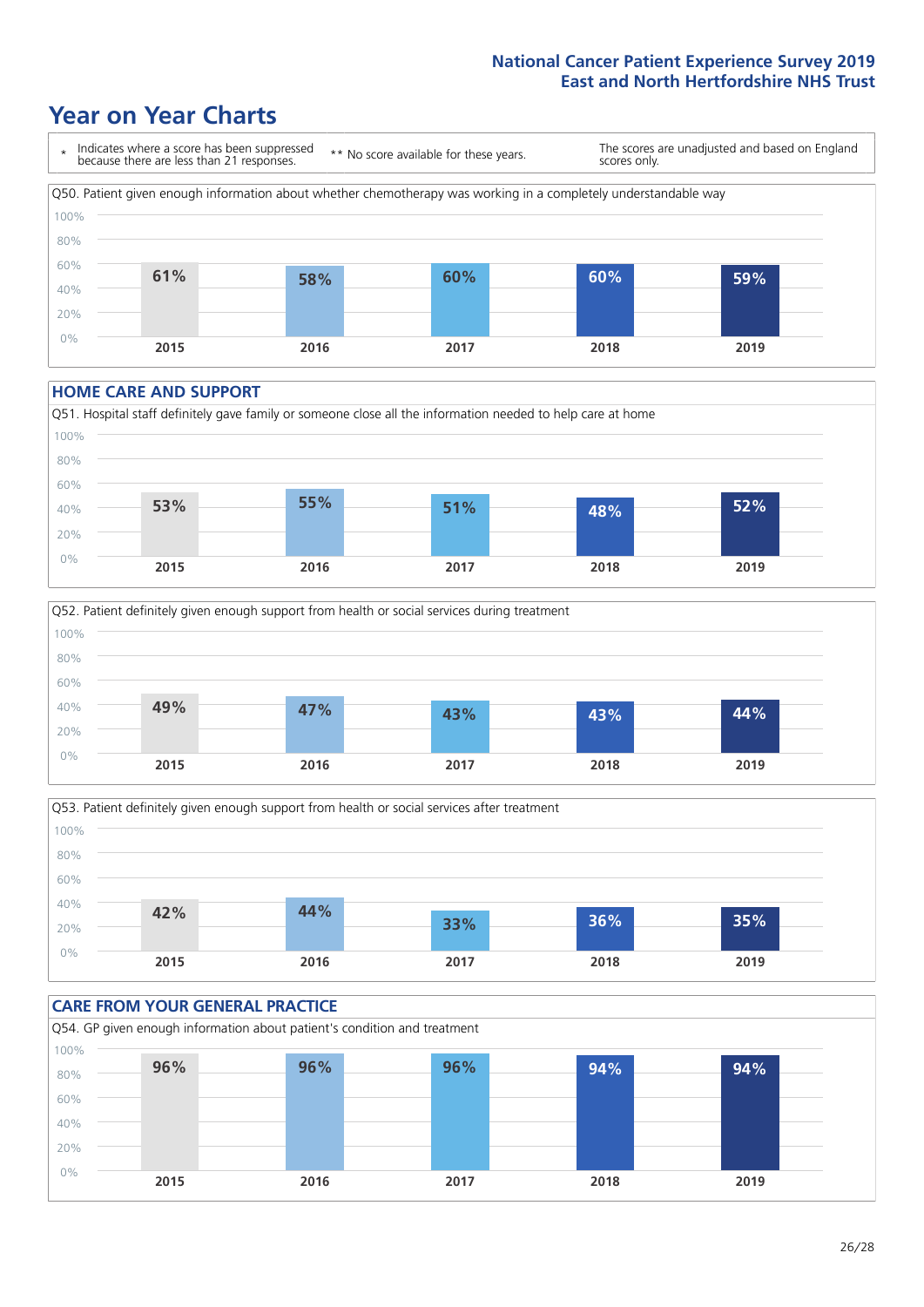### **Year on Year Charts**

\* Indicates where a score has been suppressed because there are less than 21 responses. \*\* No score available for these years. The scores are unadjusted and based on England scores only. Q55. General practice staff definitely did everything they could to support patient during treatment 0% 20% 40% 60% 80% 100% **2015 2016 2017 2018 2019 62% 61% 61% 51% 53%**

#### **YOUR OVERALL NHS CARE**







**2015 2016 2017 2018 2019**

Q59. Patient felt length of time for attending clinics and appointments for cancer was about right 0% 20% 40% 60% 80% 100% **55% 49% 56% 44% 45%**